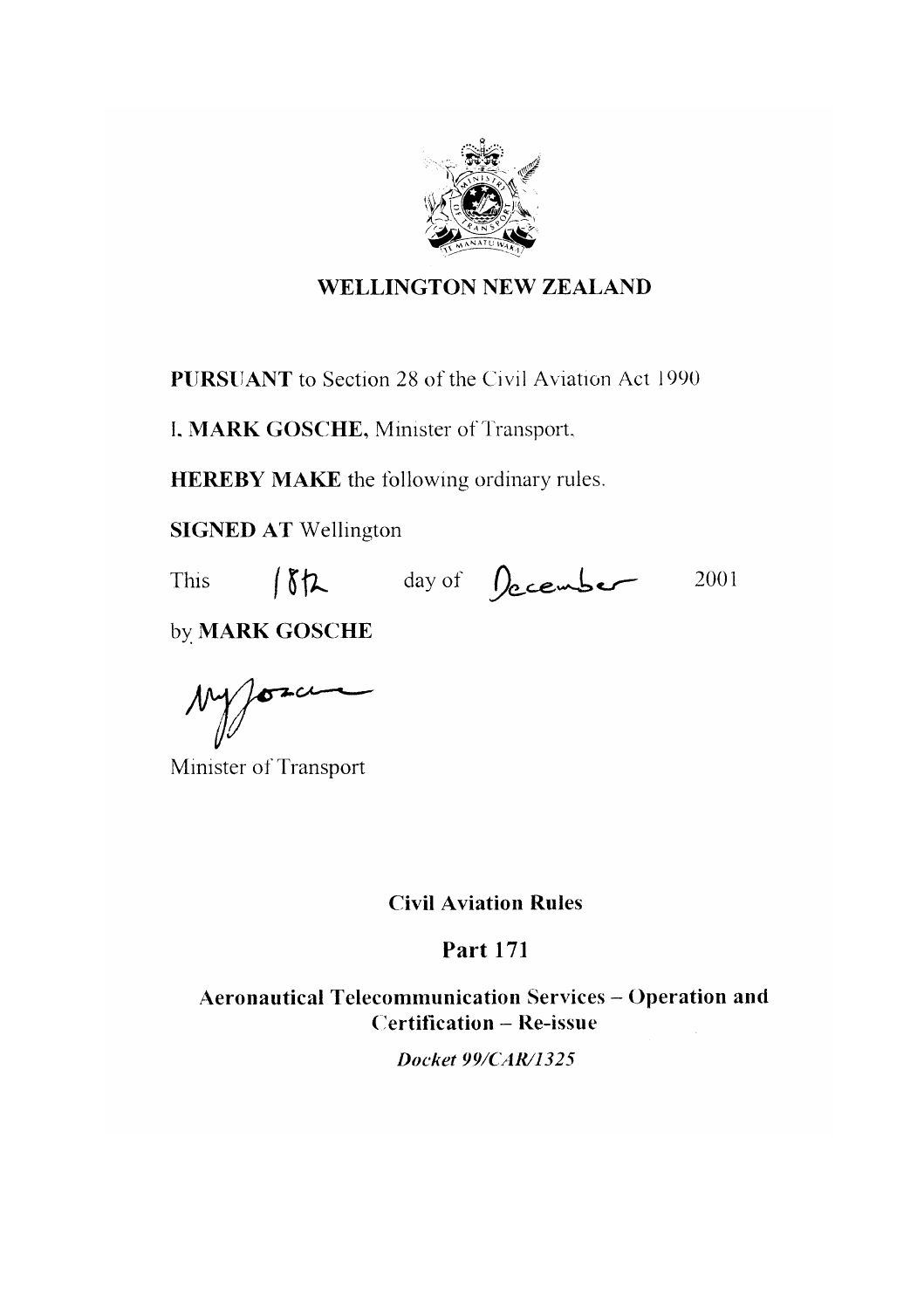# **Contents**

#### **Part 171 Re-issue**

#### **Subpart A — General**

| 171.1  |                                                       |  |
|--------|-------------------------------------------------------|--|
| 171.3  |                                                       |  |
| 171.5  |                                                       |  |
| 171.7  |                                                       |  |
| 171.9  |                                                       |  |
| 171.11 |                                                       |  |
| 171.13 |                                                       |  |
| 171.15 |                                                       |  |
| 171.17 |                                                       |  |
| 171.19 | Notification of aeronautical facility information  10 |  |
| 171.21 | Information provided by an aeronautical facility 10   |  |
|        |                                                       |  |

#### **Subpart B — Certification Requirements**

| 171.51 |                                                           |  |
|--------|-----------------------------------------------------------|--|
| 171.53 |                                                           |  |
| 171.55 |                                                           |  |
| 171.57 |                                                           |  |
| 171.59 |                                                           |  |
| 171.61 |                                                           |  |
| 171.63 |                                                           |  |
| 171.65 |                                                           |  |
| 171.67 | Aeronautical facility check after accident or incident 19 |  |
| 171.69 |                                                           |  |
| 171.71 |                                                           |  |
| 171.73 |                                                           |  |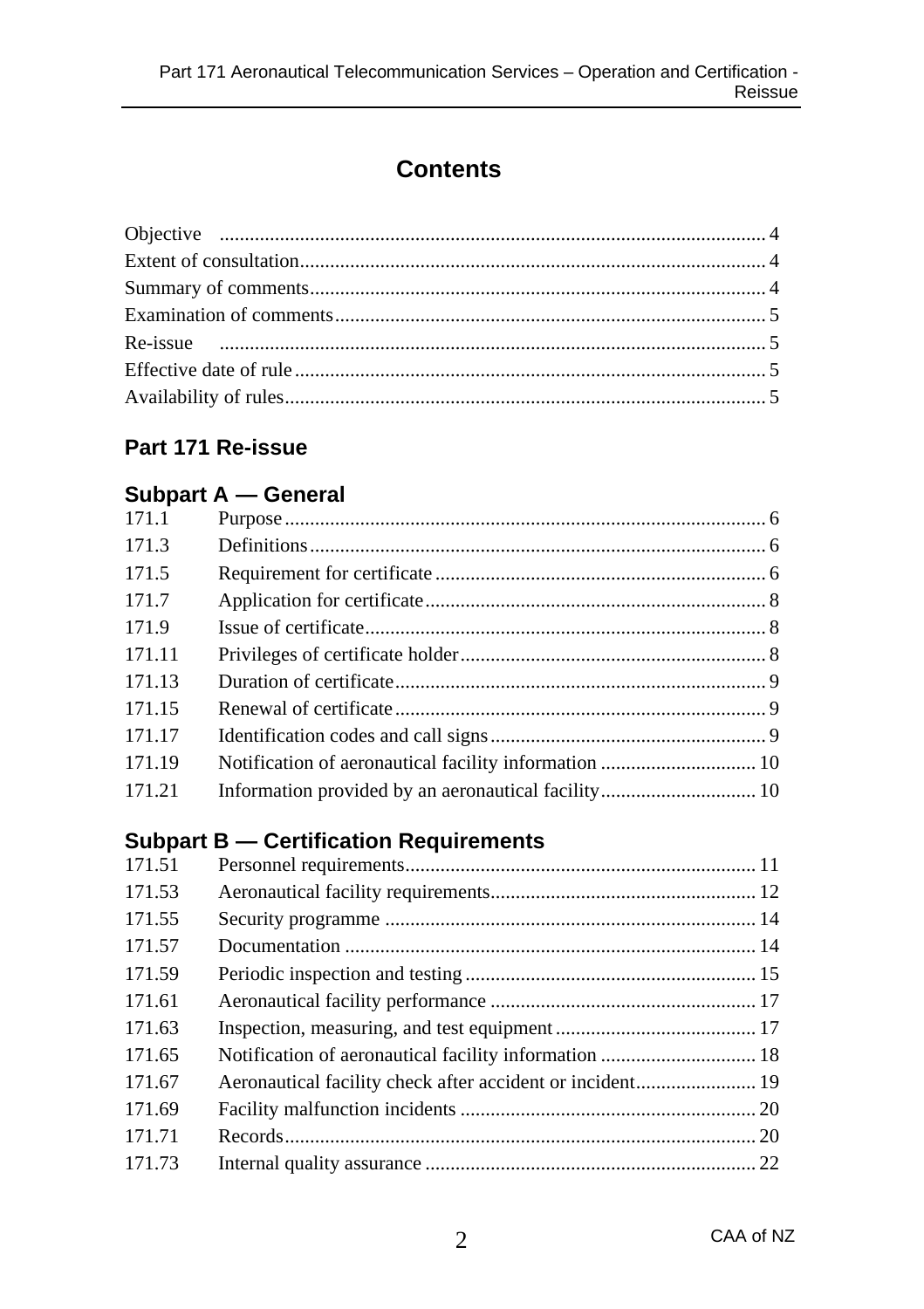| 171.75            |                                                             |  |
|-------------------|-------------------------------------------------------------|--|
| 171.77            |                                                             |  |
|                   | <b>Subpart C - Operating Requirements</b>                   |  |
| 171.101           |                                                             |  |
| 171.103           |                                                             |  |
| 171.105           |                                                             |  |
| 171.107           |                                                             |  |
| 117.109           |                                                             |  |
| 171.111           |                                                             |  |
| 171.113           |                                                             |  |
| 171.115           |                                                             |  |
|                   | <b>Subpart D - Facility Specifications and Requirements</b> |  |
| 171.201           |                                                             |  |
|                   | Summary of Comments on Docket 99/CAR/1325 NPRM              |  |
|                   |                                                             |  |
|                   | <b>Civil Aviation Rules, Part 171</b>                       |  |
| 171.3             |                                                             |  |
| 171.19            |                                                             |  |
| 171.53            |                                                             |  |
| 171.57            |                                                             |  |
| 171.69            |                                                             |  |
| 171.73            |                                                             |  |
| 171.75            |                                                             |  |
|                   | <b>Civil Aviation Rules Part 12</b>                         |  |
| 12.3              |                                                             |  |
| 12.55             |                                                             |  |
| <b>Conclusion</b> |                                                             |  |
|                   |                                                             |  |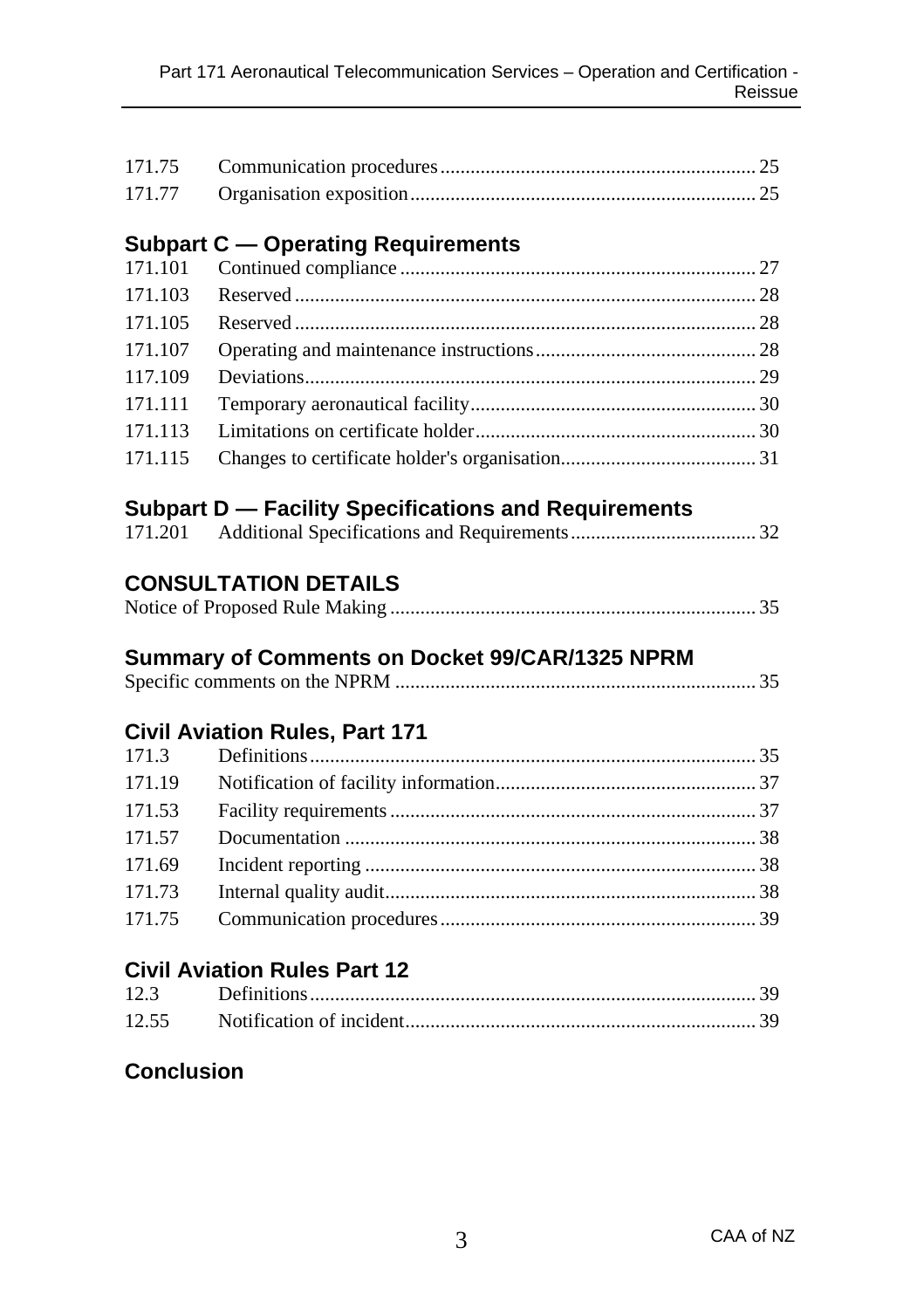# **Objective**

The objective of Part 171 is to provide the operating and technical standards for aeronautical telecommunication services and facilities, and the rules governing the certification and operation of organisations providing aeronautical telecommunication services in support of IFR flight or an air traffic service.

The re-issue of this Part also requires the repeal of existing provisions to Schedule 1 of the Civil Aviation (Offences) Regulations 1997 and insertion of new provisions.

## **Extent of consultation**

A review of Part 171 was carried out in 1998, and an informal draft amendment was distributed to the current certificate holders. A period of informal consultation followed.

A Notice of Proposed Rulemaking was issued under Docket 99/CAR/1325 on 25 February 1999.

The publication of this NPRM was notified in the *Gazette* on 11 March 1999 and in the daily newspapers in the five main provincial centres on 11 March 1999. The NPRM was published on the CAA web site and mailed to identified stakeholders including representative organisations who were considered likely to have an interest in the proposal.

A period of 30 days was allowed for comment on the proposed changes to the rule Part.

# **Summary of comments**

The submissions and verbal comments were considered and where appropriate the proposed rules were amended to take account of the comments made. The rules, as amended, were then referred to and signed by the Minister of Transport.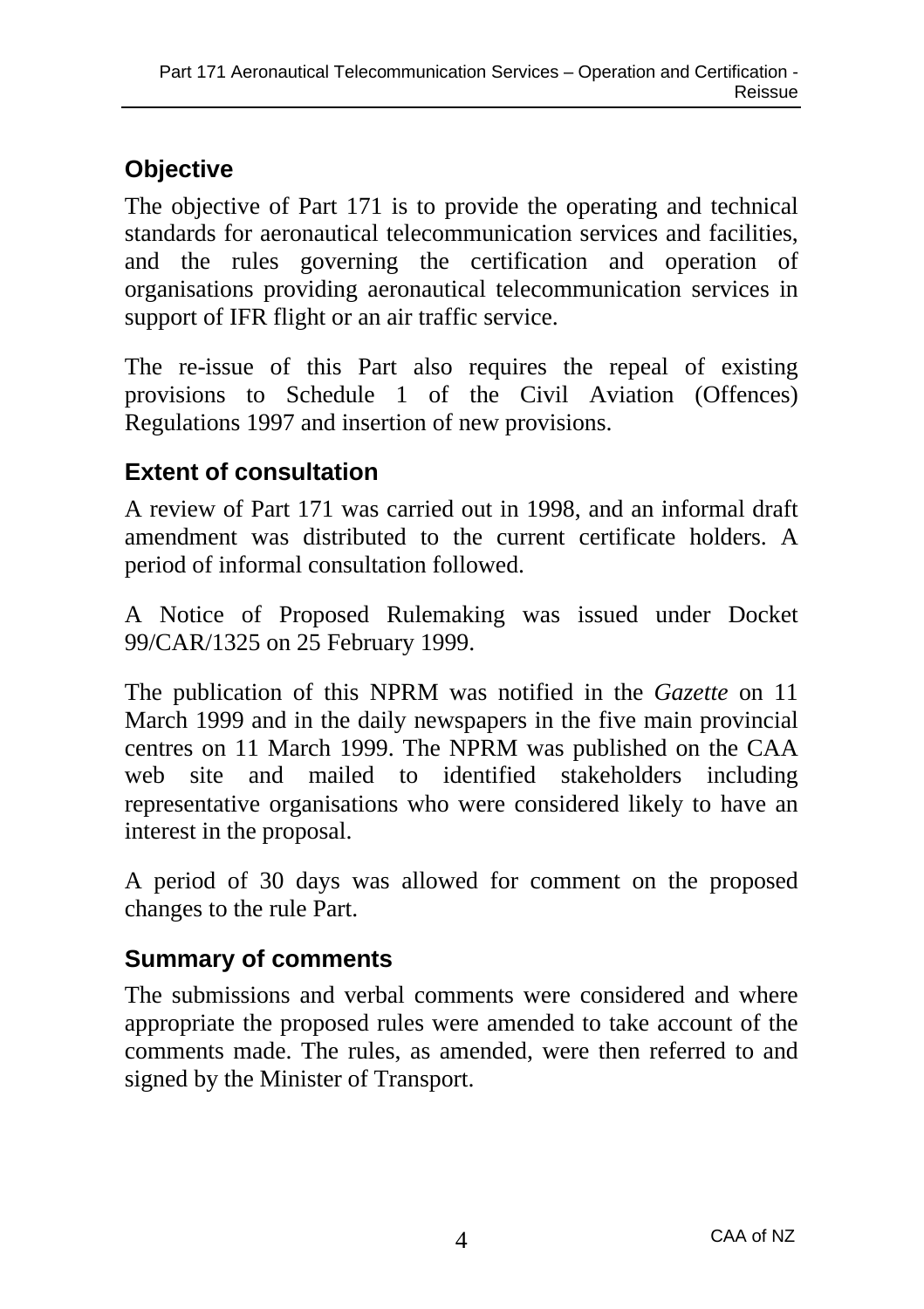### **Examination of comments**

Comments may be examined by application to the Docket Clerk at Aviation House between 8:30 am and 4:30 pm on weekdays except statutory holidays.

#### **Re-issue**

The re-issue of Part 171 is reflected by the revocation of the existing Part and replacement with the re-issued Part.

### **Effective date of rule**

The re-issue of Part 171 comes into force on 24 January 2002*.*

## **Availability of rules**

Civil Aviation Rules are available from—

CAA web site: http://www.caa.govt.nz or from: Freephone: 0800 GET RULES (0800 438 785)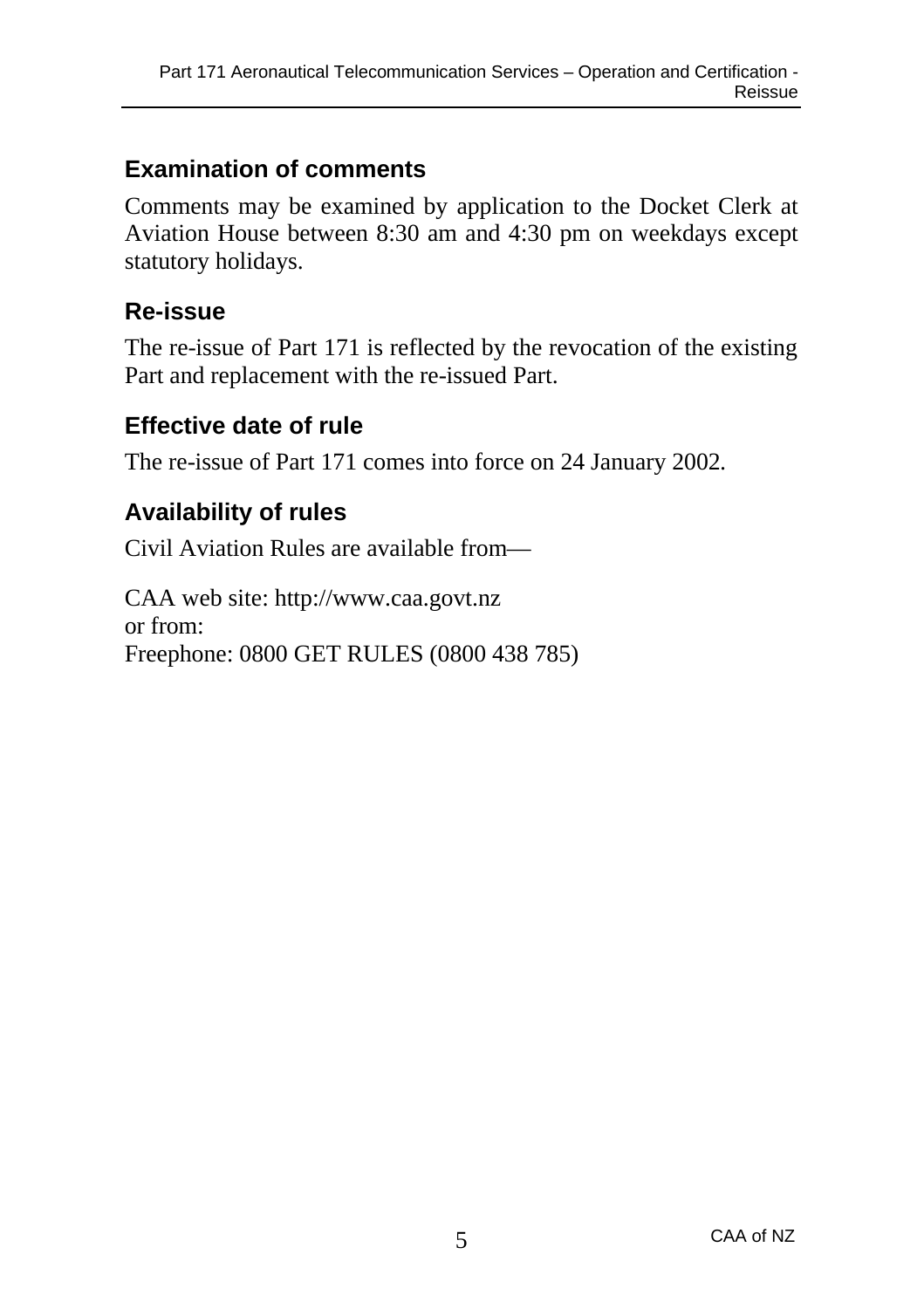## **Part 171 Re-issue**

Part 171 is revoked and the following new Part is inserted.

## **Subpart A — General**

#### **171.1 Purpose**

This Part prescribes—

- (1) operating and technical standards for aeronautical telecommunication services, and facilities; and
- (2) rules governing the certification and operation of organisations providing aeronautical telecommunication services in support of IFR flight or an air traffic service.

## **171.3 Definitions**

In this Part—

**Exposition** means an exposition required by 171.77.

## **171.5 Requirement for certificate**

(a) Except as provided in paragraphs (b) and (c) no person may provide an aeronautical telecommunication service or operate an aeronautical facility except under the authority of, and in accordance with the provisions of, an aeronautical telecommunication service certificate.

(b) Paragraph (a) does not apply if a person operates an aeronautical facility on an aeronautical radio frequency and—

- (1) the aeronautical facility—
	- (i) is a radio communication transmitter that does not support an air traffic service; or
	- (ii) is a radio navigation aid that does not support IFR flight or an air traffic service; and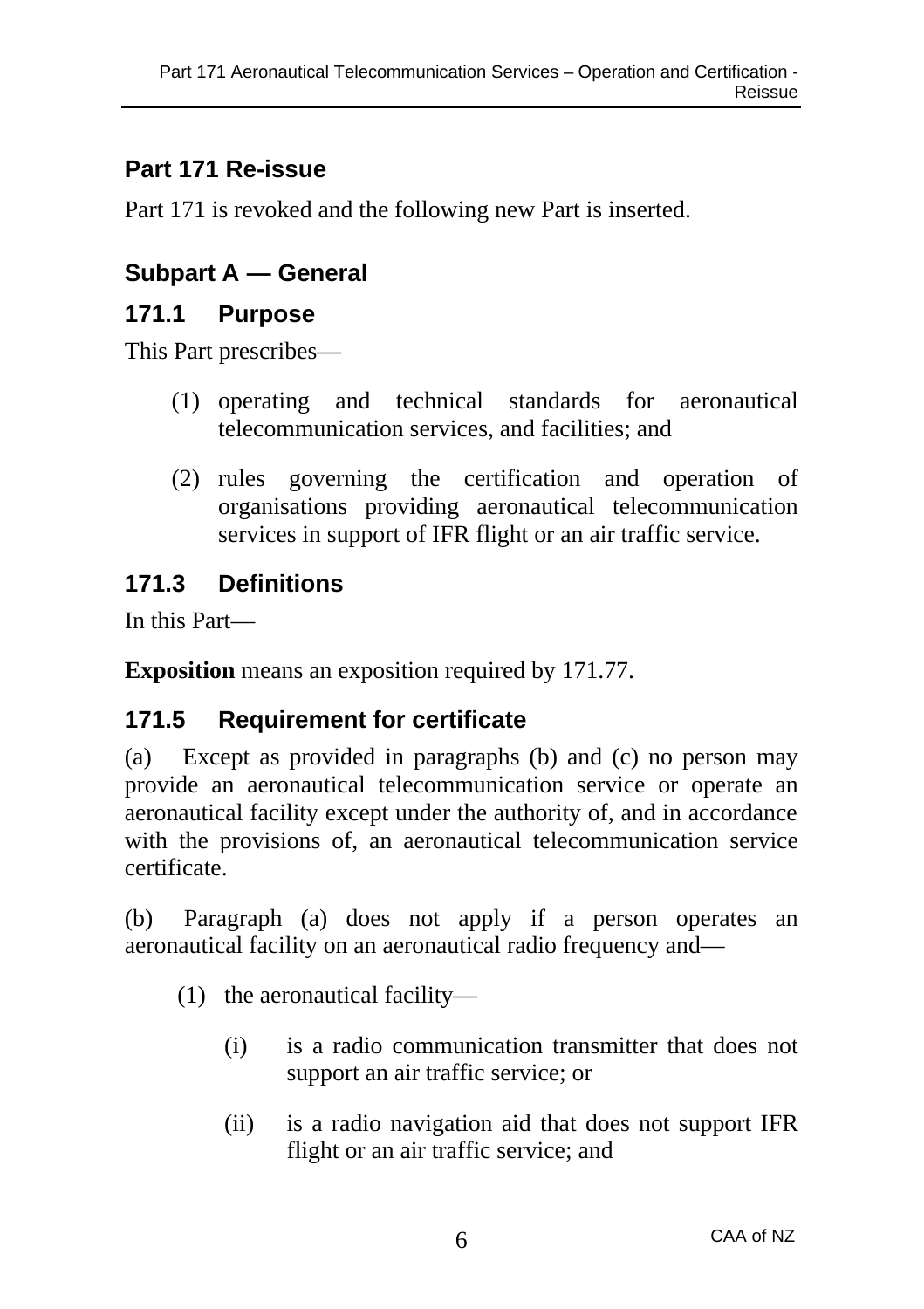- (2) the aeronautical facility is operated in accordance with—
	- (i) the applicable system characteristics prescribed in ICAO Annex 10, Volume III, Part II, Chapter 2 or Annex 10, Volume I, Chapter 3; and
	- (ii) the applicable communication procedures prescribed in ICAO Annex 10, Volume II; and
- (3) the aeronautical facility does not interfere with any other aeronautical telecommunication service or aeronautical facility; and
- (4) a radio apparatus licence has been granted by the Chief Executive of the Ministry of Economic Development for the aeronautical facility; and
- (5) an identification code or a call sign has been allocated for the aeronautical facility under 171.17.

(c) Paragraph (a) does not apply if a person operates a ground mobile radio on an aeronautical radio frequency and—

- (1) the radio is not used to support an air traffic service; and
- (2) the radio is operated in accordance with the applicable communication procedures prescribed in ICAO Annex 10, Volume II; and
- (3) the radio transmission does not interfere with any other aeronautical telecommunication service or aeronautical facility; and
- (4) a radio apparatus licence has been granted by the Chief Executive of the Ministry of Economic Development for the radio.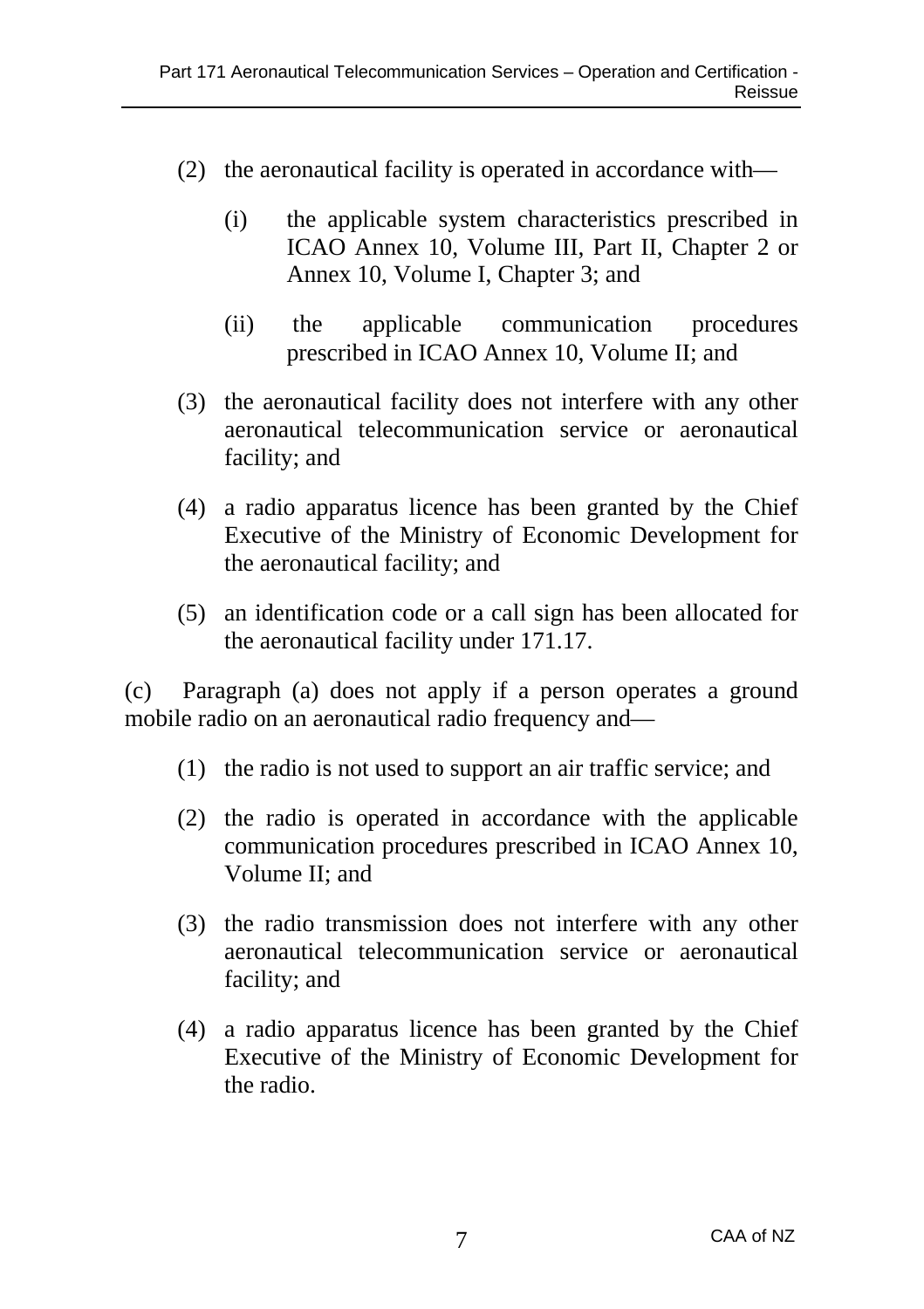## **171.7 Application for certificate**

An applicant for an aeronautical telecommunication service certificate must complete form CAA 24171/01, and submit it to the Director with—

- (1) the applicant's exposition; and
- (2) if applicable, the application for an identification code or a call sign required by 171.17; and
- (3) if applicable, a payment of the appropriate application fee prescribed by regulations made under the Act.

## **171.9 Issue of certificate**

The Director must in accordance with section 9 of the Act issue an aeronautical telecommunication service certificate to an applicant if the Director is satisfied that—

- (1) the applicant meets the requirements of Subpart B; and
- (2) the applicant and the senior person or senior persons required under  $171.51(a)(1)$  and (2) are fit and proper persons; and
- (3) the granting of the certificate is not contrary to the interests of aviation safety.

## **171.11 Privileges of certificate holder**

(a) An aeronautical telecommunication service certificate specifies the aeronautical telecommunication services and aeronautical facility types that the certificate holder is authorised to operate in support of IFR flight or an air traffic service.

(b) Subject to 171.113, the holder of an aeronautical telecommunication service certificate may operate any of the aeronautical facility types specified on the holder's certificate so long as—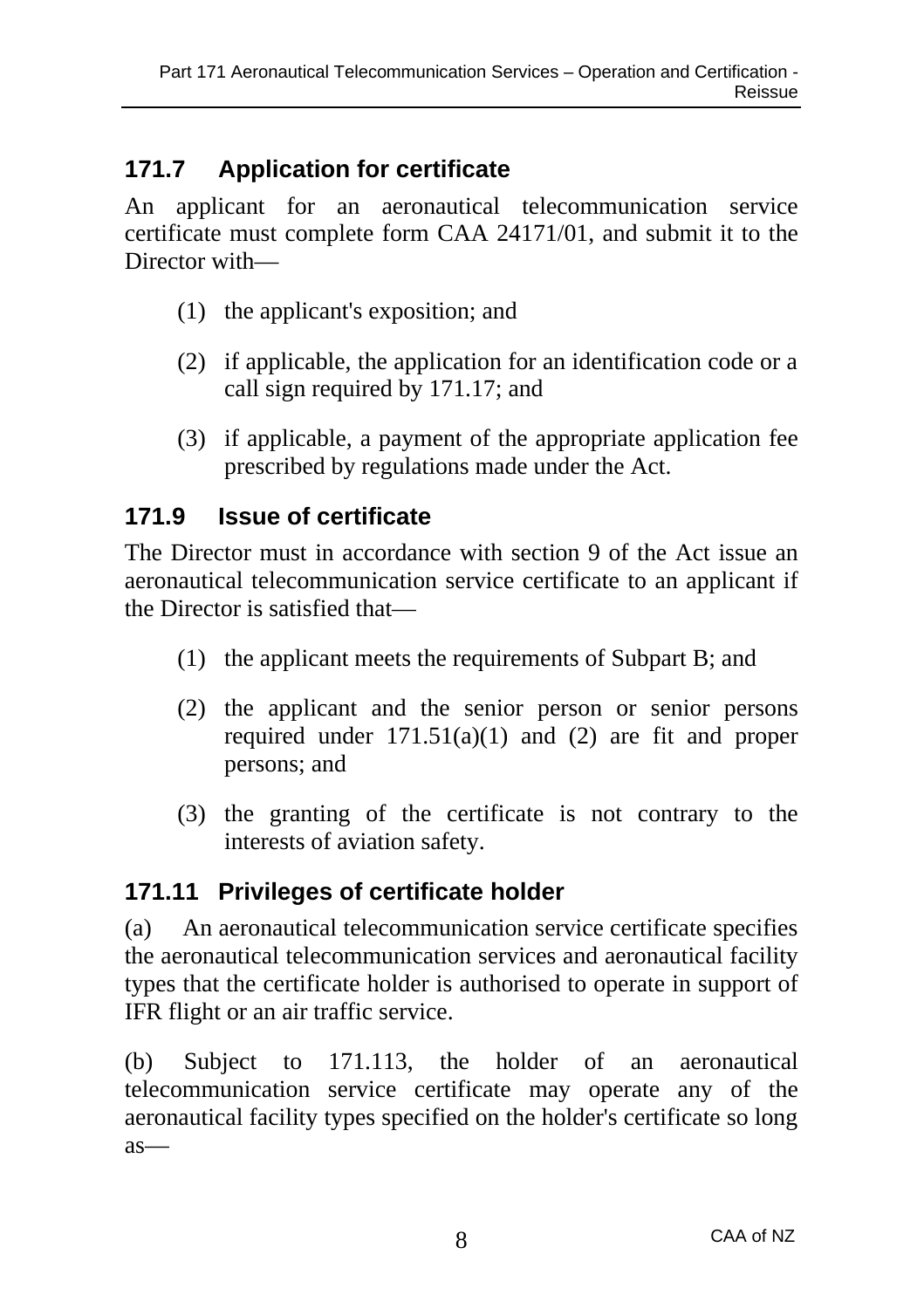- (1) each aeronautical facility operated is listed in the certificate holder's exposition; or
- (2) if the aeronautical facility is not listed in the exposition, its operation is for site test purposes controlled by the procedures required under 171.53(b).

### **171.13 Duration of certificate**

(a) An aeronautical telecommunication service certificate may be granted or renewed for a period of up to 5 years.

(b) An aeronautical telecommunication service certificate remains in force until it expires, or is suspended or revoked.

(c) The holder of an aeronautical telecommunication service certificate that expires or is revoked must surrender the certificate to the Director immediately.

(d) The holder of an aeronautical telecommunication service certificate that is suspended must produce the certificate to the Director for appropriate endorsement immediately.

## **171.15 Renewal of certificate**

(a) An application for the renewal of an aeronautical telecommunication service certificate must be made on form CAA 24171/01.

(b) The application for the renewal must be made before the application renewal date specified on the certificate or, if no such date is specified, not less than 30 days before the certificate expires.

## **171.17 Identification codes and call signs**

(a) No person may operate—

(1) a radio navigation aid, unless it has been allocated an identification code by the Director under paragraph (c); or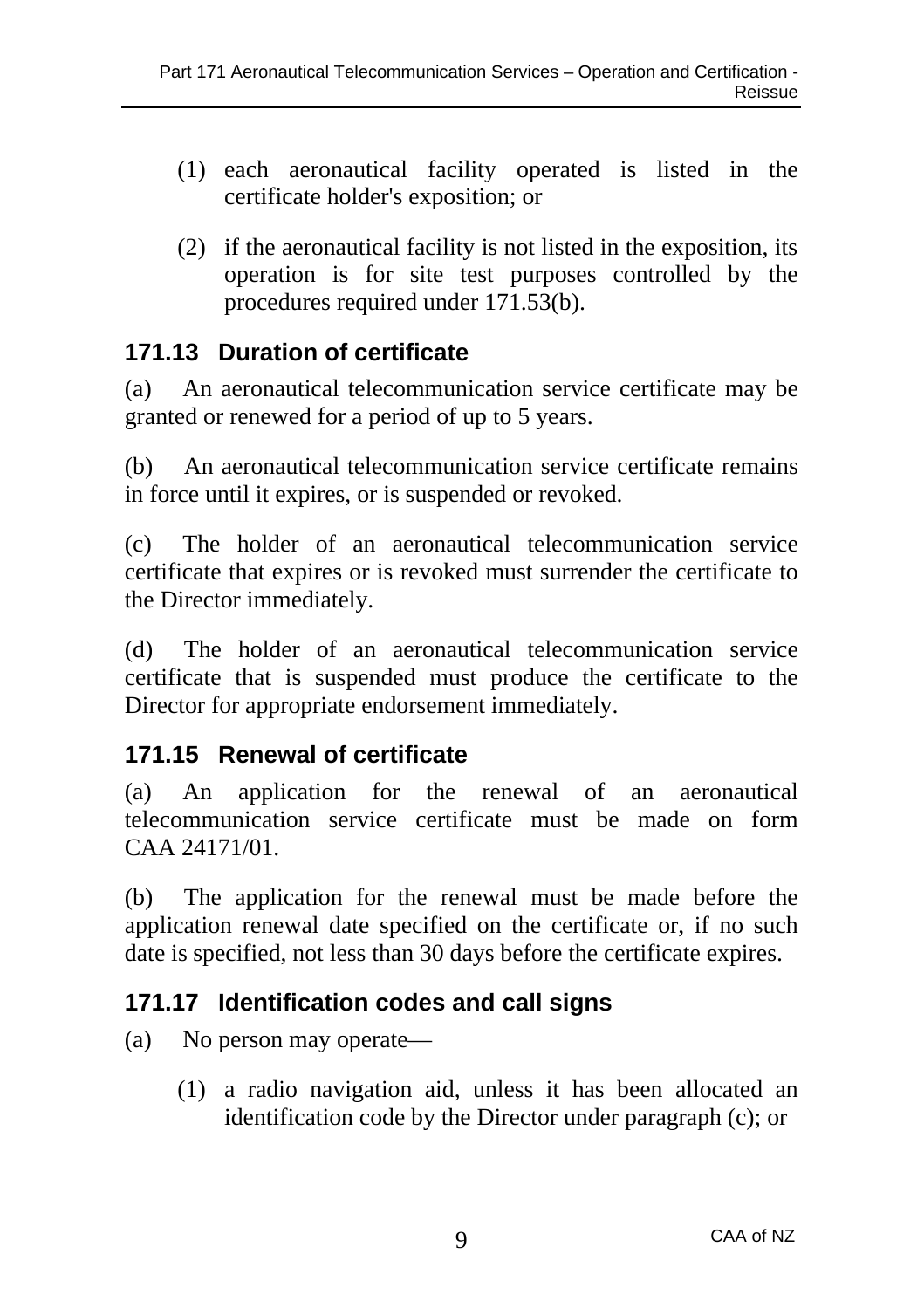(2) a radio communication transmitter on an aeronautical radio frequency other than one operated under 171.5(c), unless it has been allocated a call sign by the Director under paragraph (c).

(b) An applicant for the allocation of an identification code or a call sign under paragraph (a), must complete form CAA 24171/02 and submit it to the Director with, if applicable, a payment of the appropriate application fee prescribed by regulations made under the Act.

(c) The Director may allocate an identification code for a radio navigation aid or a call sign for a radio communication transmitting aeronautical facility if the Director is satisfied that the allocation of a code or call sign is not contrary to the interests of aviation safety.

## **171.19 Notification of aeronautical facility information**

A person operating an aeronautical facility must, as soon as practicable—

(1) forward to the provider of the AIS—

- (i) information on the operational details of the aeronautical facility, for publication in the New Zealand AIP; and
- (ii) information concerning any change in the operational status of the aeronautical facility, for the issue of a NOTAM; and
- (2) check, if applicable, that the information forwarded under paragraph (1) has been accurately published.

# **171.21 Information provided by an aeronautical facility**

A person operating an aeronautical facility must not permit the facility to continue in operational service if that person suspects or has any cause to suspect that the information being provided by that facility is erroneous.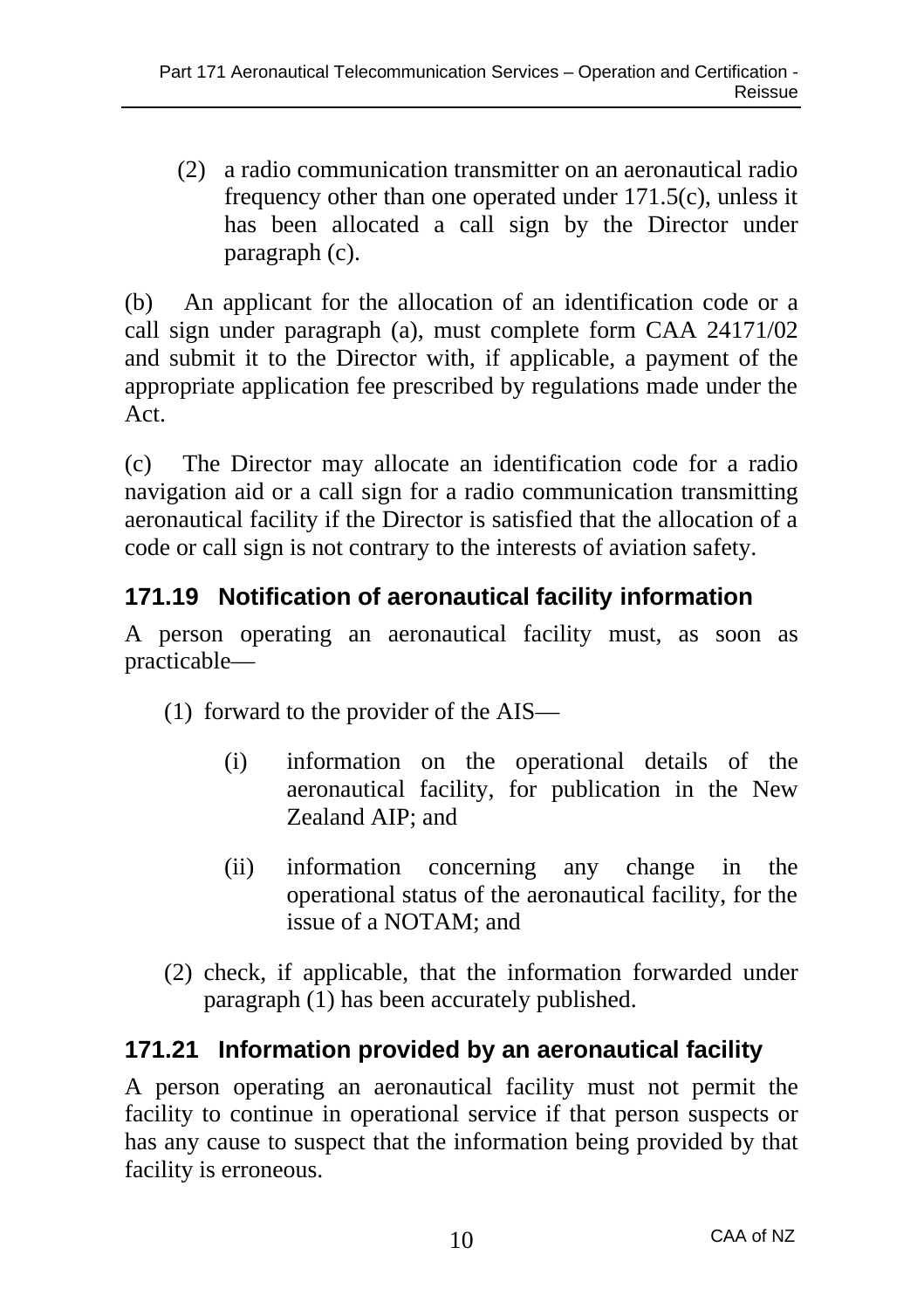## **Subpart B — Certification Requirements**

### **171.51 Personnel requirements**

(a) An applicant for an aeronautical telecommunication service certificate must employ, contract, or otherwise engage—

- (1) a senior person identified as the chief executive who—
	- (i) has the authority within the applicant's organisation to ensure that all activities undertaken by the organisation can be financed and carried out to meet applicable operational requirements; and
	- (ii) is responsible for ensuring that the organisation complies with the requirements of this Part; and
- (2) a senior person or persons responsible to the chief executive for ensuring that the applicant's organisation complies with its exposition; and
- (3) sufficient personnel to inspect, supervise, and maintain the facilities listed in the applicant's exposition.

(b) An applicant for an aeronautical telecommunication service certificate must establish procedures for personnel, who are authorised by the holder of the aeronautical telecommunications service certificate to place into operational service any of the facilities listed in the exposition, to—

- (1) assess the competence of those authorised personnel; and
- (2) maintain the competence of those authorised personnel; and
- (3) establish a means to provide those personnel with written evidence of the scope of their authorisation.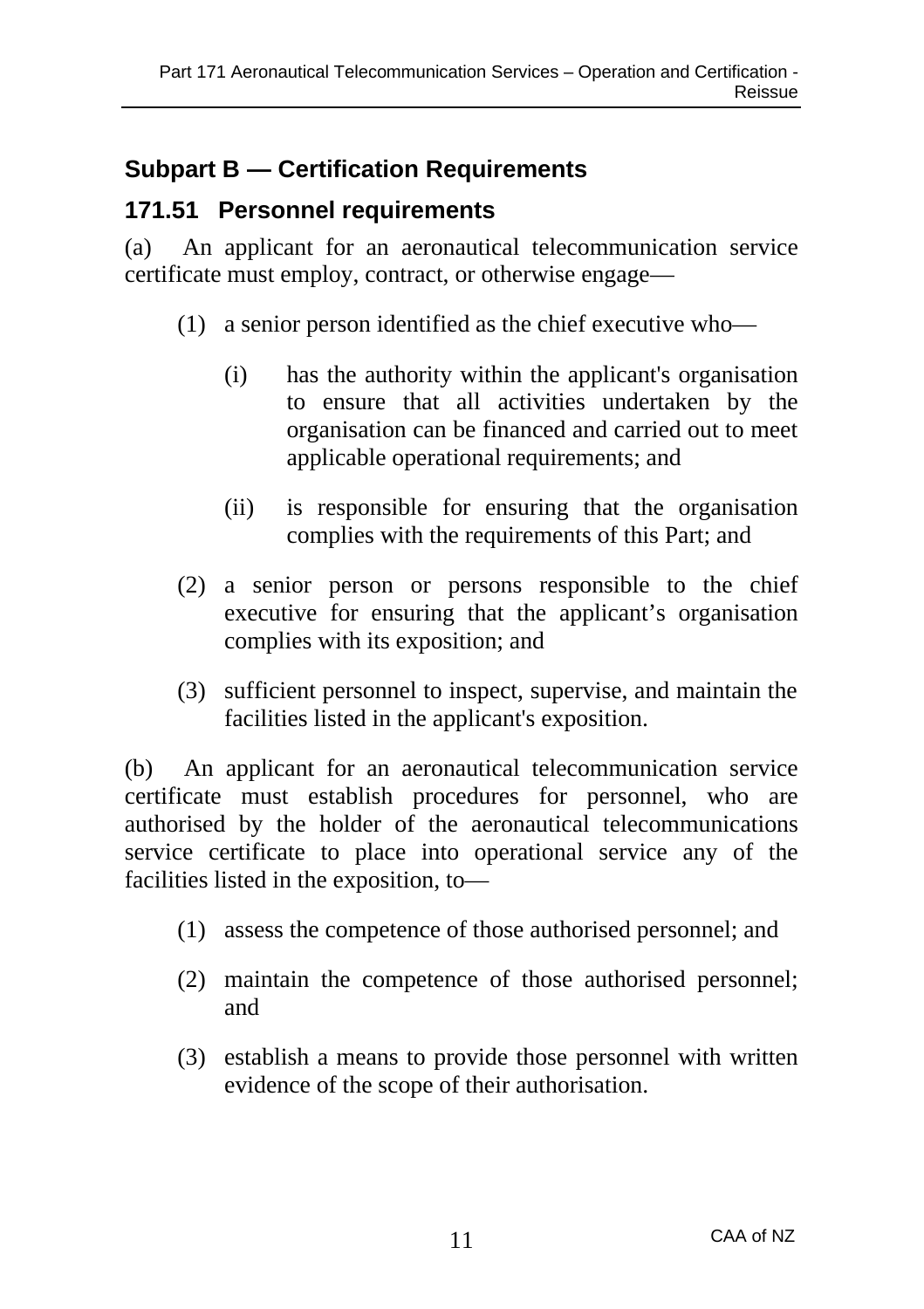## **171.53 Aeronautical facility requirements**

(a) An applicant for an aeronautical telecommunication service certificate must establish a procedure to ensure that—

- (1) each aeronautical facility listed in the applicant's exposition—
	- (i) is designed, installed, and commissioned to meet the applicable operational specification for that facility; and
	- (ii) conforms with the applicable system characteristics and specification standards prescribed in ICAO Annex 10, Volumes I, III, and IV; and
	- (iii) conforms with the applicable specifications and requirements of Subpart D; and
	- (iv) has been allocated an identification code or call sign, if a code or call sign is required under 171.17; and
- (2) information on the operational status of each radio navigation aid listed in the applicant's exposition, that is essential for the approach, landing, and take-off at an aerodrome, is provided to meet the operational needs of—
	- (i) the air traffic control unit providing an aerodrome control service for that aerodrome while that service is being provided; and
	- (ii) the air traffic control unit providing an approach control service for that aerodrome while that service is being provided; and
- (3) each aeronautical facility listed in the applicant's exposition is installed with suitable power supplies and means to ensure continuity of operation appropriate to the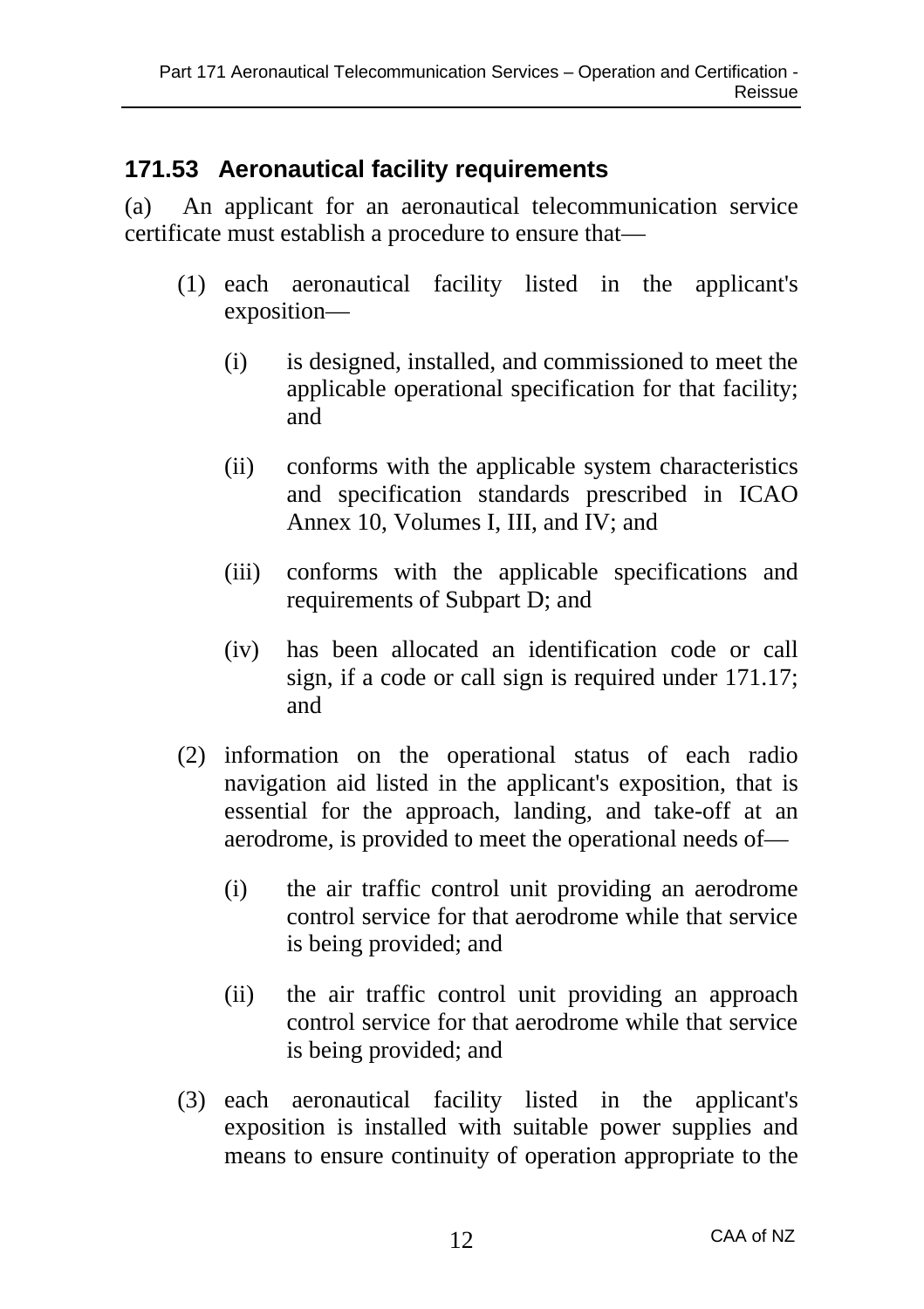needs of the air traffic service or radio navigation service being supported; and

- (4) each aeronautical facility listed in the applicant's exposition is installed in accordance with the security programme required under 171.55 to minimise any risk of destruction, damage, or interference with the operation of the facility; and
- (5) any critical site area of any aeronautical facility listed in the applicant's exposition is—
	- (i) clearly identified on the site drawings for the aeronautical facility; and
	- (ii) physically protected by suitable signposts on the site; and
	- (iii) protected by written agreements with the site owner, aerodrome operator, and air traffic control unit, as appropriate, to ensure that site restrictions are not infringed by buildings, fences, vehicles, machinery, or aircraft.

(b) An applicant for an aeronautical telecommunication service certificate who intends to operate a temporary aeronautical facility to carry out site tests must establish a procedure for conducting those tests.

(c) The procedure required under paragraph (b) must require that—

- (1) the operation of the temporary facility does not cause any interference with any other operating aeronautical facility; and
- (2) appropriate information regarding the operation of the temporary facility is forwarded to the provider of the AIS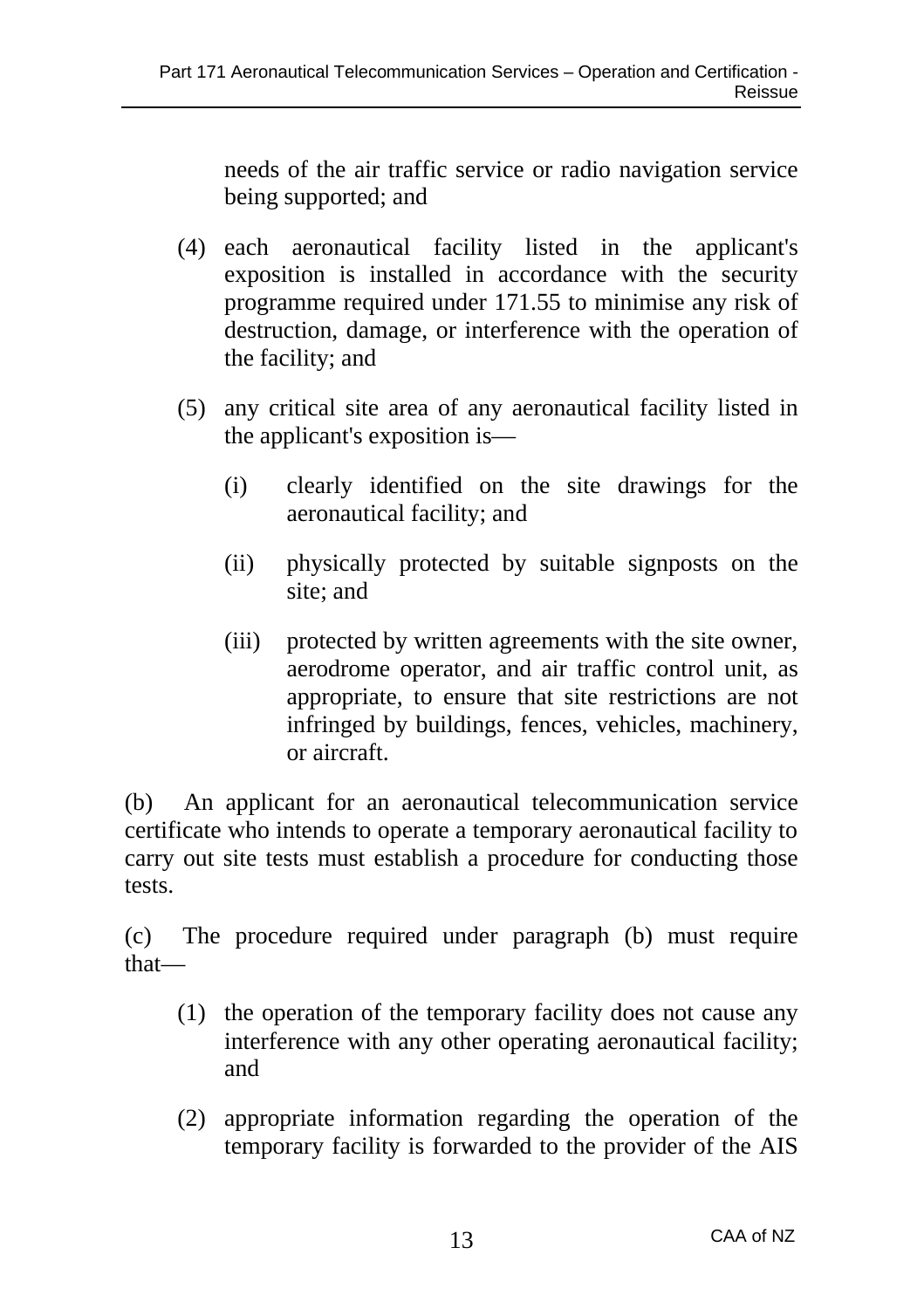for the issue of a NOTAM, and if appropriate the publication of a Supplement to the AIP; and

(3) an appropriate NOTAM has been published.

## **171.55 Security programme**

(a) An applicant for the grant of an aeronautical telecommunication service certificate must establish a security programme for the facilities listed in the applicant's exposition.

(b) The security programme required under paragraph (a) must specify the physical security requirements, practices, and procedures to be followed for the purposes of minimising the risk of destruction of, damage to, or interference with the operation of any aeronautical facility operated under the authority of the aeronautical telecommunication service certificate, if such destruction, damage, or interference could endanger the safety of aircraft.

(c) The security programme required under paragraph (a) must include such physical security requirements, practices, and procedures as may be necessary—

- (1) to ensure that each aeronautical facility is subject to positive access control at all times to prevent unauthorised entry; and
- (2) for personnel to follow in the event of a bomb threat or other threat of damage to an aeronautical facility; and
- (3) to monitor an unattended aeronautical facility building to ensure that any intrusion or interference is immediately detected.

## **171.57 Documentation**

(a) An applicant for an aeronautical telecommunication service certificate must hold copies of relevant equipment manuals, technical standards, practices, instructions, and any other documentation that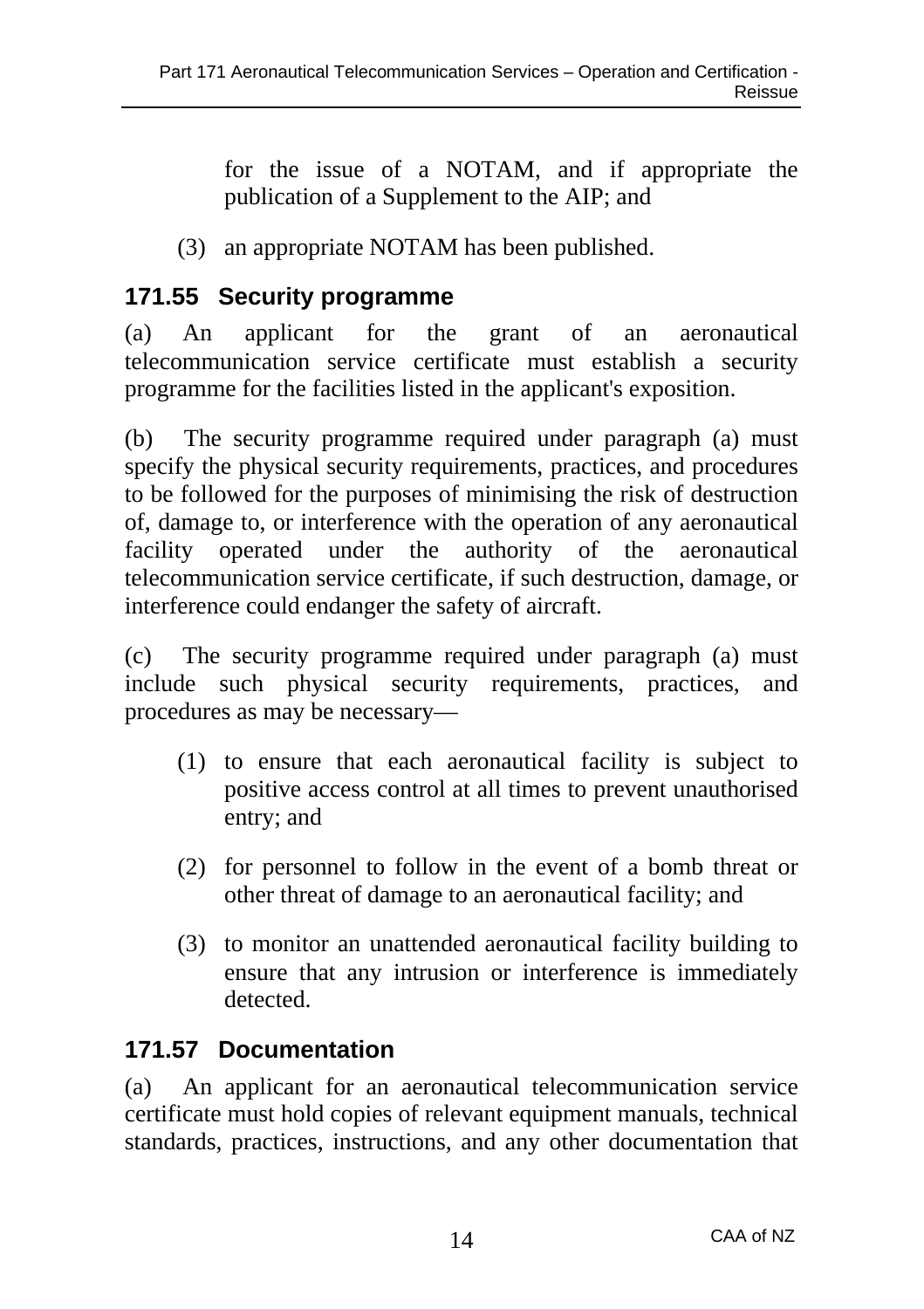are necessary for the provision and operation of the facilities listed in the applicant's exposition.

(b) An applicant for an aeronautical telecommunication service certificate must establish a procedure for the control of the documentation required under paragraph (a) and any other applicable Rule Part.

- (c) The procedure required under paragraph (b) must require that—
	- (1) all documentation is reviewed and authorised by an appropriate senior person referred to in 171.51 before issue; and
	- (2) current issues of all relevant documentation are accessible to staff at all locations if required for the provision and operation of aeronautical facilities; and
	- (3) all obsolete documentation is promptly removed from all points of issue or use; and
	- (4) changes to documentation are reviewed and authorised by an appropriate senior person referred to in 171.51; and
	- (5) the current version of each item of documentation can be identified.

## **171.59 Periodic inspection and testing**

(a) An applicant for an aeronautical telecommunication service certificate must establish a procedure for the periodic inspection and testing of the aeronautical facilities listed in the applicant's exposition to verify that each aeronautical facility meets the applicable operational requirements and performance specifications for that facility.

(b) The procedure required under paragraph (a) must—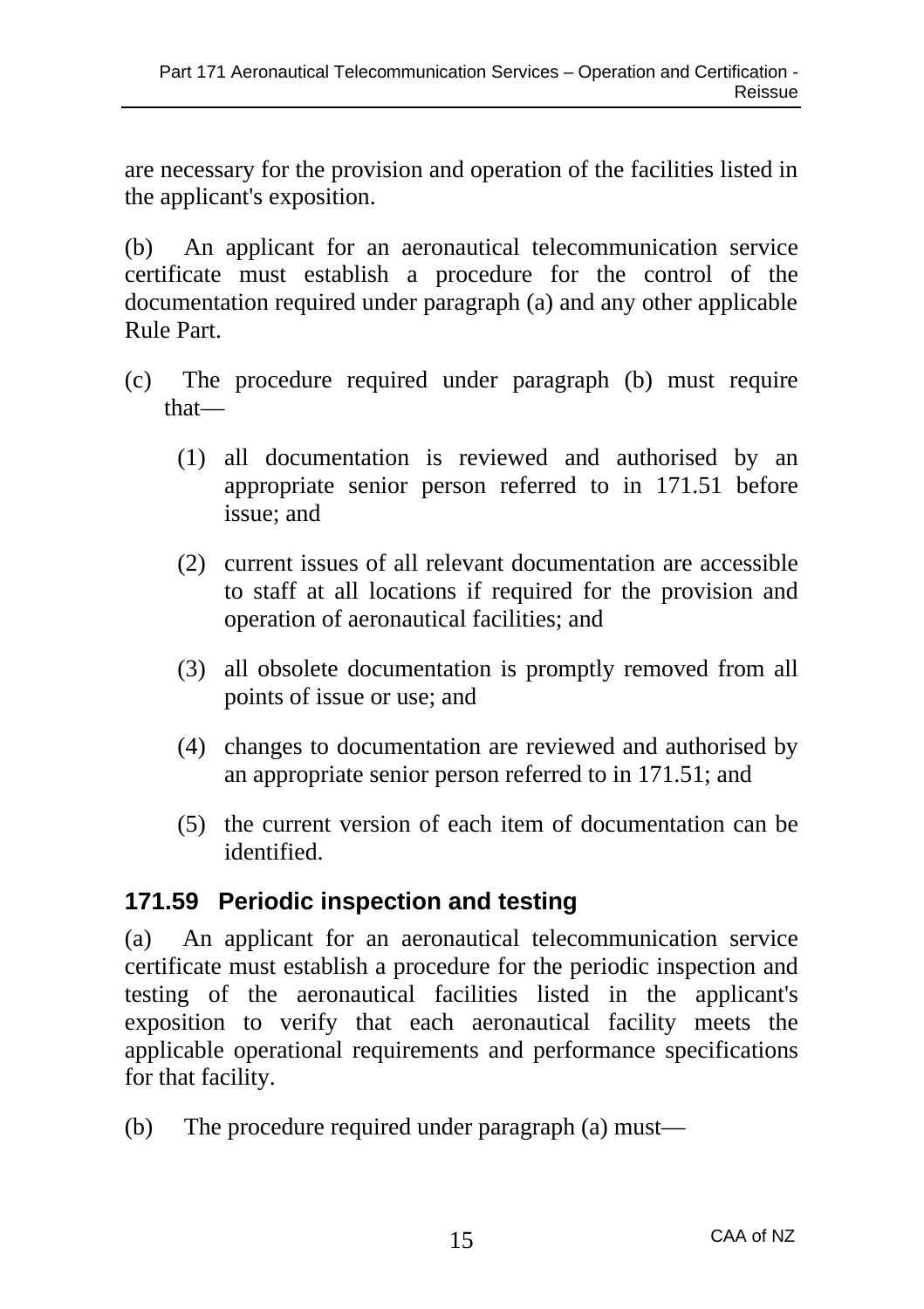- (1) include ground inspections and tests, and if necessary, flight tests; and
- (2) include the criteria for establishing or changing the interval between the periodic tests for each aeronautical facility listed in the exposition, having regard to—
	- (i) any applicable information published by ICAO; and
	- (ii) any applicable reliability data for the aeronautical facility; and
	- (iii) information on the proven reliability performance of the aeronautical facility, and of other similar aeronautical facilities, and the stability of the aeronautical facility's operating environment; and
- (3) ensure that the grounds for establishing or changing the interval between the periodic tests for each aeronautical facility listed in the exposition are documented.

(c) An applicant for an aeronautical telecommunication service certificate must establish—

- (1) a programme of periodic ground inspections for each aeronautical facility listed in the applicant's exposition; and
- (2) a programme of periodic ground tests for each aeronautical facility listed in the applicant's exposition; and
- (3) a programme of periodic flight tests for each radio navigation aid listed in the applicant's exposition unless the applicant can establish from the criteria under paragraph (b)(2) that periodic ground tests can replace the periodic flight tests for the aeronautical facility without affecting the safety of air navigation.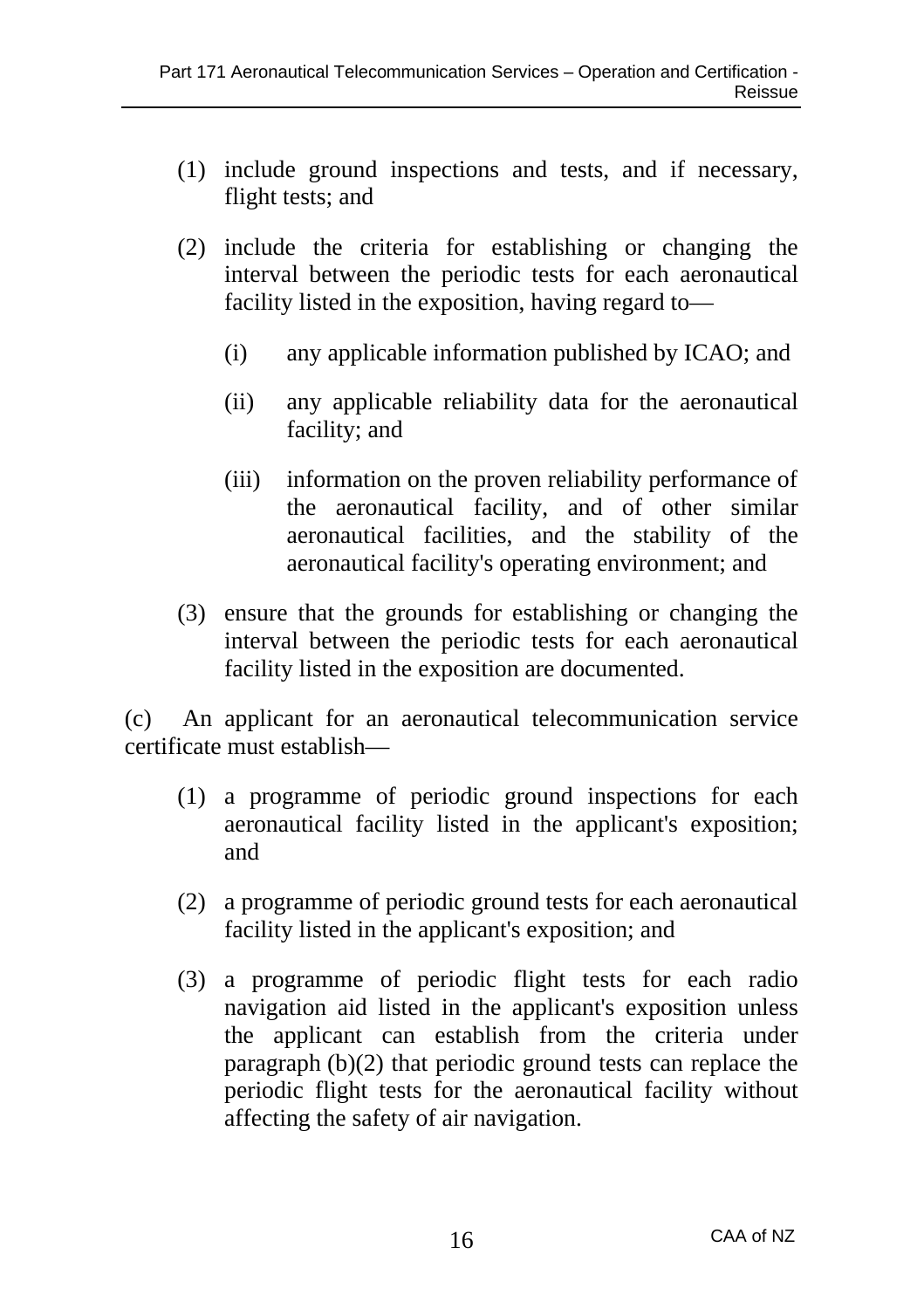(d) The programmes required by paragraphs  $(c)(2)$  and  $(c)(3)$  must be based on the criteria required under paragraph (b)(2) and must specify the maximum interval between the tests for each aeronautical facility.

(e) An applicant for an aeronautical telecommunication service certificate must notify the Director of any radio navigation aid that is not subjected to periodic flight tests.

## **171.61 Aeronautical facility performance**

An applicant for an aeronautical telecommunication service certificate must establish a procedure to ensure that no aeronautical facility listed in the applicant's exposition is placed into operational service unless—

- (1) the person placing the aeronautical facility into operational service is assessed as competent and authorised according to the procedures required under 171.51(b); and
- (2) the appropriate checks detailed in the operating and maintenance instructions required under 171.107 have been carried out to verify the performance of the aeronautical facility; and
- (3) the aeronautical facility record has been completed according to the procedures required under 171.71.

# **171.63 Inspection, measuring, and test equipment**

(a) An applicant for an aeronautical telecommunication service certificate must ensure that appropriate inspection, measuring, and test equipment is available for personnel to maintain the operation of each aeronautical facility listed in the applicant's exposition.

(b) An applicant for an aeronautical telecommunication service certificate must establish a procedure to control, calibrate, and maintain all the inspection, measuring, and test equipment required under paragraph (a) to ensure that each item of equipment has the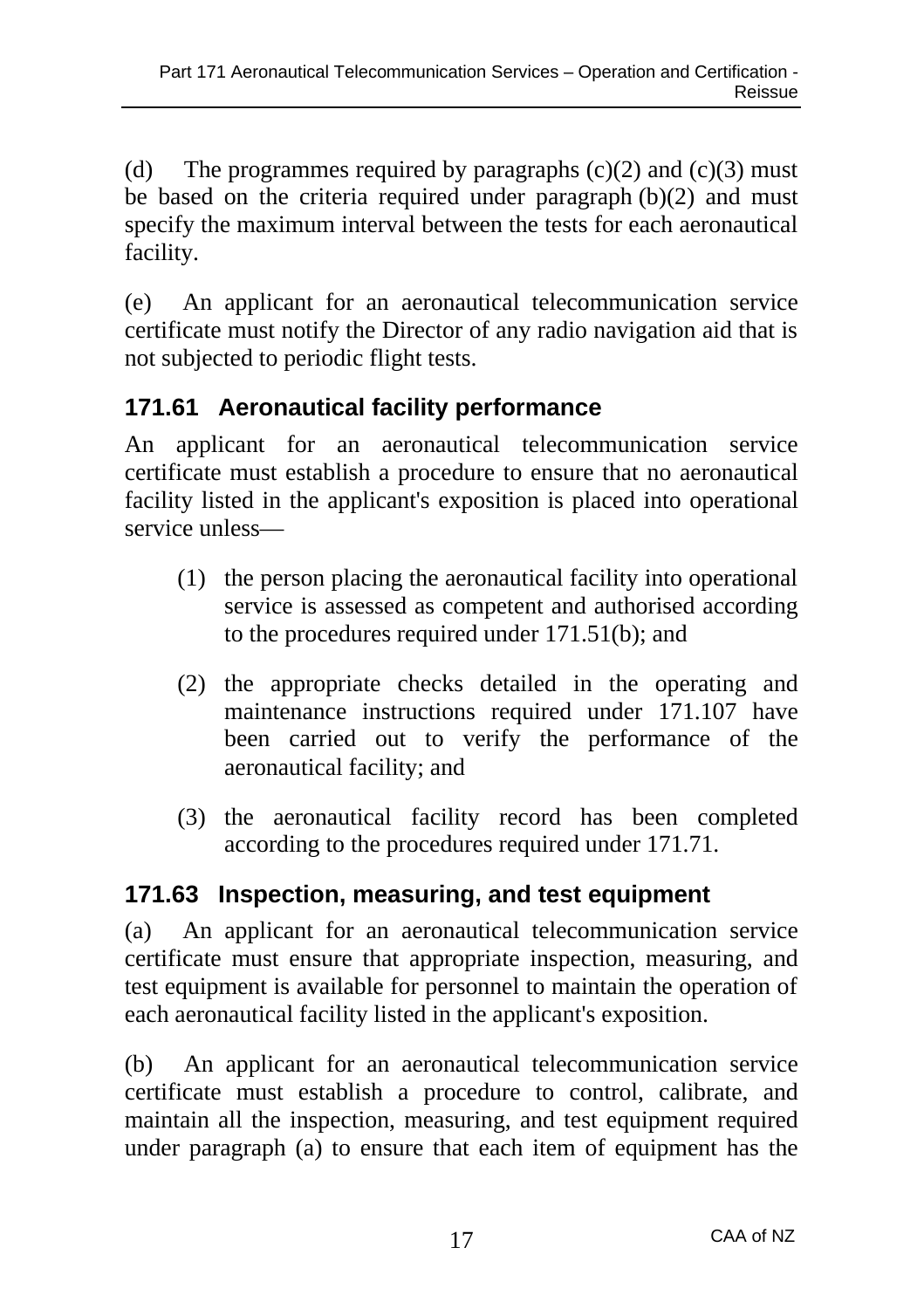precision and accuracy that is necessary for the measurements and tests to be performed.

(c) The procedure required under paragraph (b) must require that each item of test equipment required for the measurement of critical performance parameters is—

- (1) calibrated before use or at prescribed intervals with the calibration traceable to an appropriate national standard; and
- (2) identified with a suitable indicator to show its calibration status; and
- (3) controlled to—
	- (i) safeguard against adjustments that would invalidate the calibration setting; and
	- (ii) ensure that the handling, preservation, and storage of the test equipment are such that its accuracy and fitness for use is maintained.

(d) If hardware and software systems are used for the performance testing of any aeronautical facility, the procedures under paragraph (b) must require the functions of those testing systems to be checked—

- (1) before being released for use; and
- (2) at prescribed intervals—

to establish that those testing systems are capable of verifying the true performance of the aeronautical facility.

## **171.65 Notification of aeronautical facility information**

(a) An applicant for an aeronautical telecommunication service certificate must establish a procedure to ensure that the requirements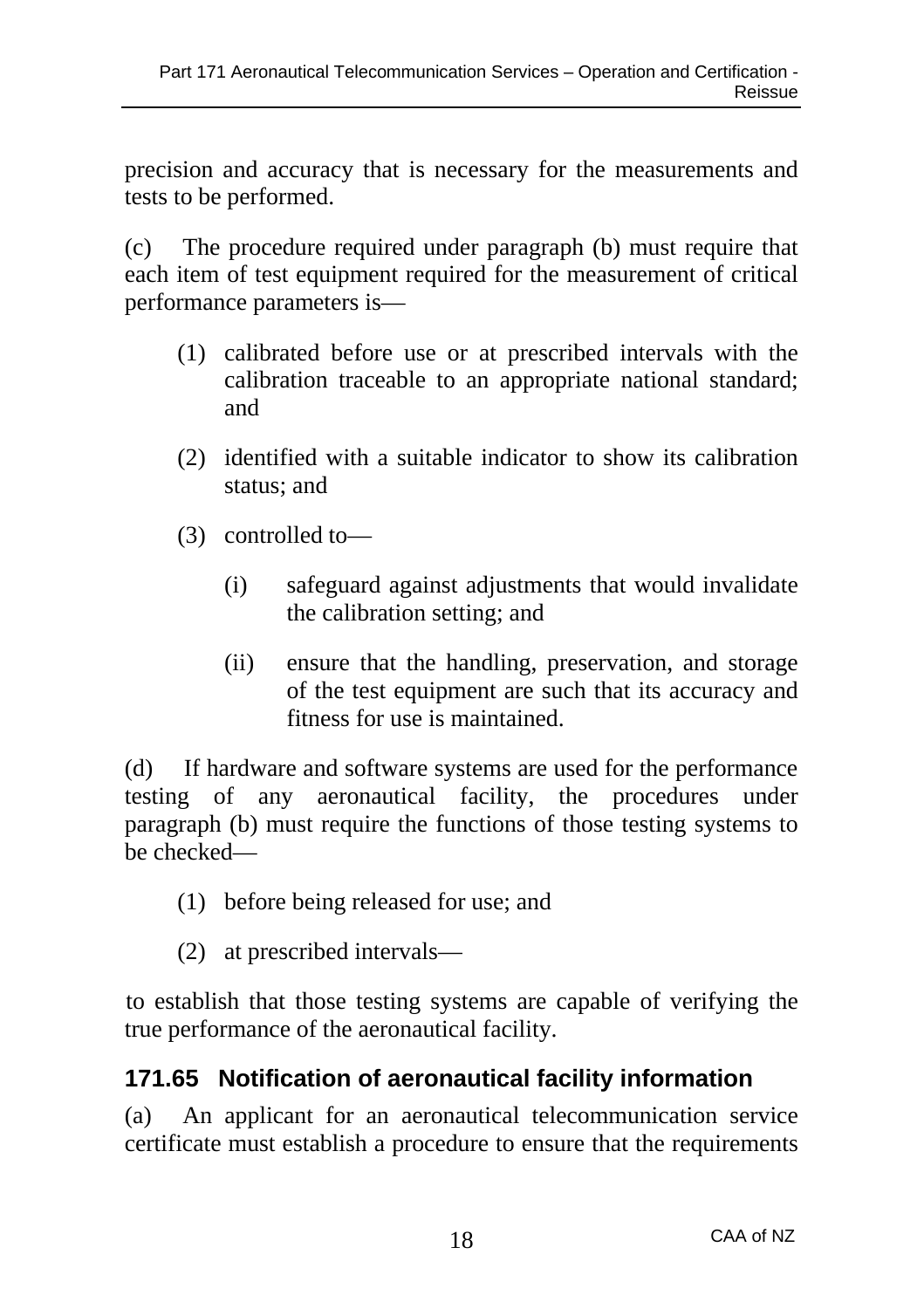of 171.19 are met for each applicable aeronautical facility listed in the applicant's exposition.

(b) The procedure required under paragraph (a) must include a means to confirm that—

- (1) the operational details of the aeronautical facility as notified to AIS have been accurately published in the AIP; and
- (2) any change to the operational status of the aeronautical facility has been published by NOTAM.

### **171.67 Aeronautical facility check after accident or incident**

(a) An applicant for an aeronautical telecommunication service certificate must establish a procedure to check and accurately record the operating condition of any aeronautical facility operated under the authority of the certificate that may have been used by an aircraft, or an air traffic service, that is involved in an accident or incident.

(b) The procedure required under paragraph (a) must require that—

- (1) the check of the aeronautical facility's operating condition is carried out as soon as practicable after notification to the holder of the aeronautical telecommunication certificate of the accident or incident; and
- (2) the record of that check, and the recorded history of the aeronautical facility, is kept in a secure place for possible use by any subsequent accident or incident investigation; and
- (3) the records required to be secured under paragraph (b)(2) are retained for 3 years from the date of the last entry made on that record.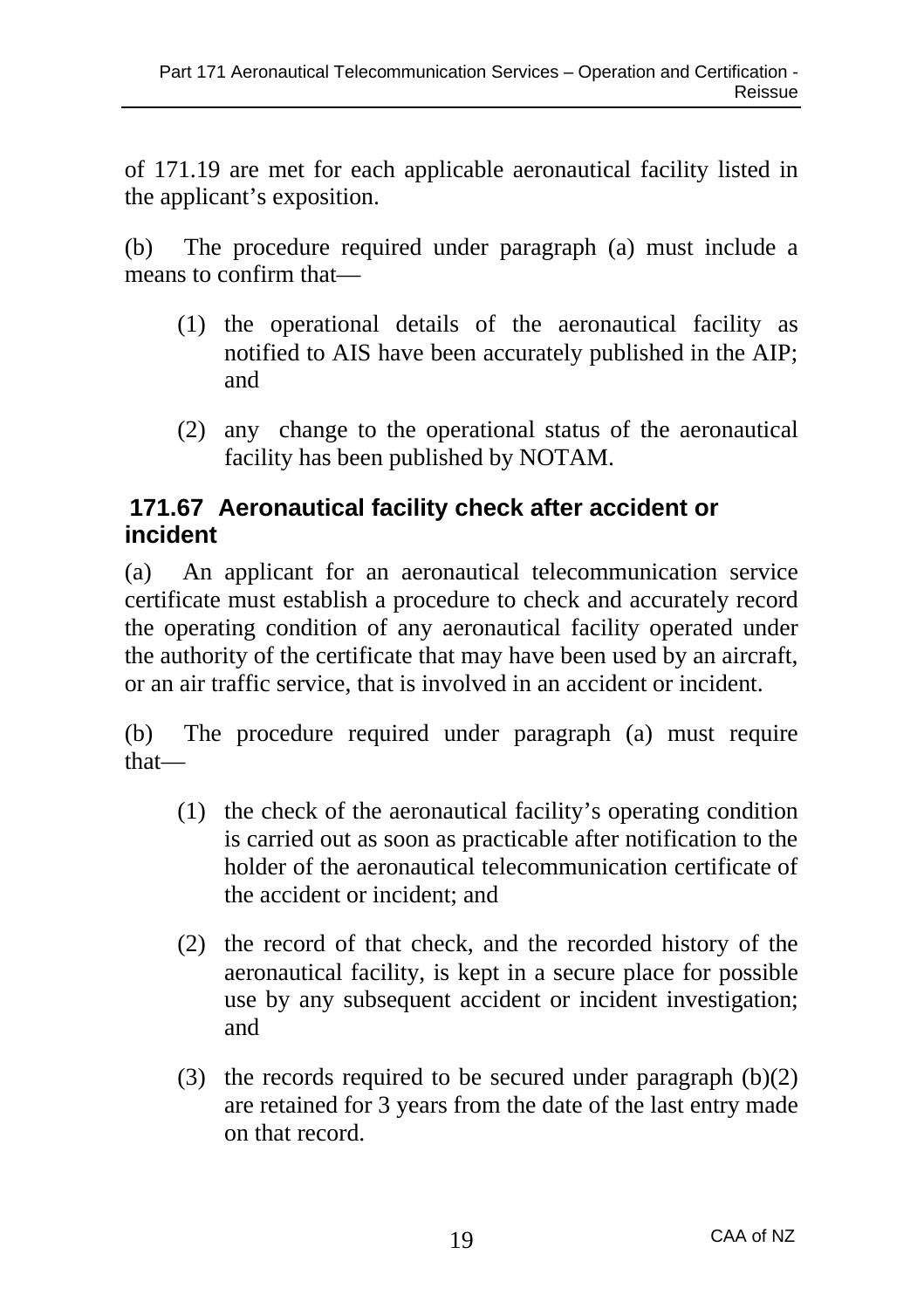## **171.69 Facility malfunction incidents**

An applicant for the grant of an aeronautical telecommunication service certificate must establish procedures—

- (1) to notify, investigate, and report facility malfunction incidents in accordance with the requirements of Part 12; and
- (2) to implement corrective actions to eliminate the cause of a facility malfunction incident and prevent its recurrence.

### **171.71 Records**

(a) An applicant for an aeronautical telecommunication service certificate must establish procedures to identify, collect, index, store, maintain, and dispose of the records that are necessary to record—

- (1) the safe provision of the aeronautical telecommunication services; and
- (2) the safe operation of each aeronautical facility listed in the applicant's exposition.

(b) The procedures required under paragraph (a) must require that accurate records of the following are maintained:

- (1) for each aeronautical facility, a record—
	- (i) documenting the operating performance of the aeronautical facility; and
	- (ii) providing a history of the maintenance, and the periodic inspections and tests of the aeronautical facility, that are traceable to the person or persons responsible for each of the recorded activities; and
- (2) for each aeronautical facility, a record of the establishment of, or a change in, the periodic tests required under 171.59(a); and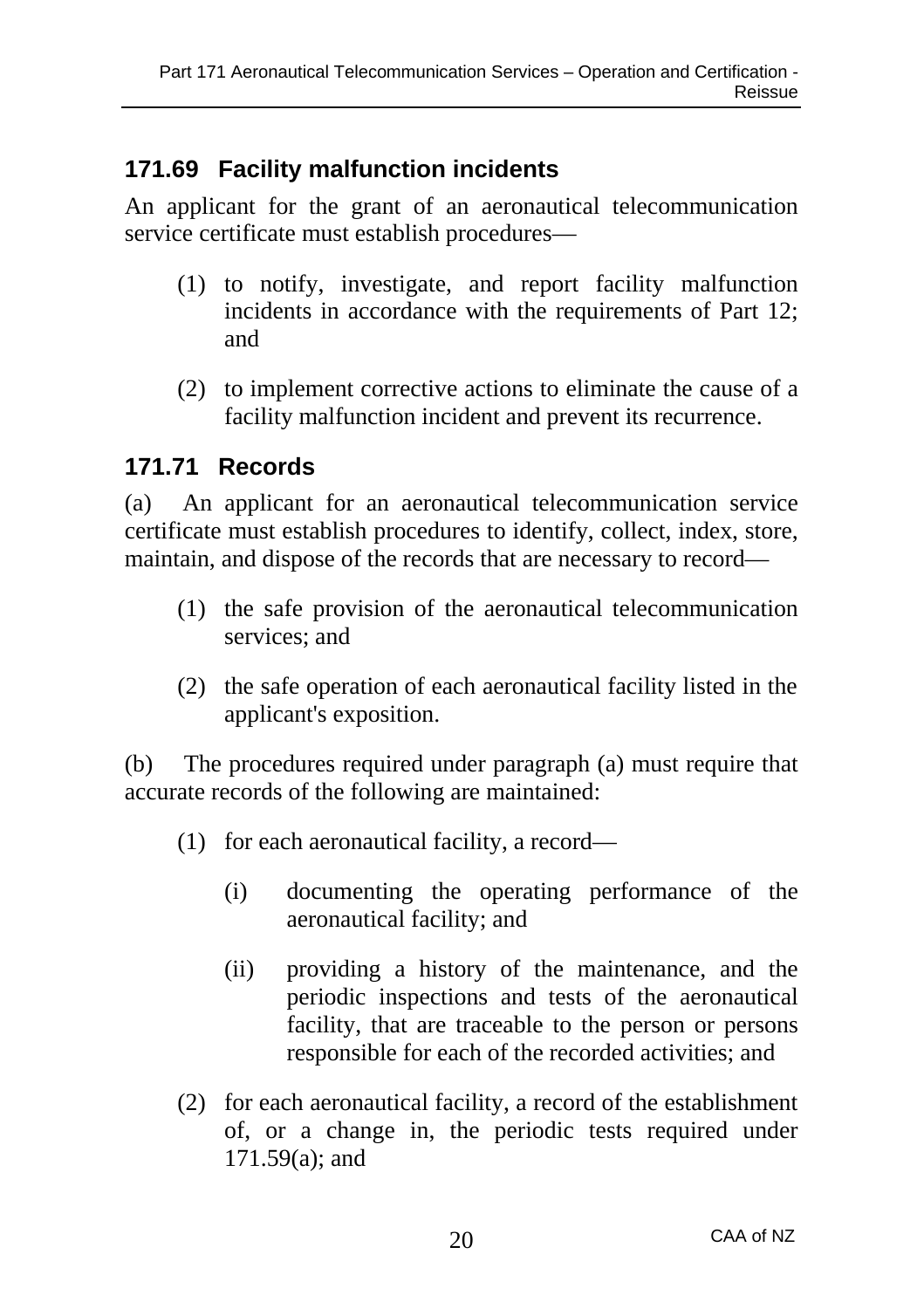- (3) for each item of test equipment required under 171.63(a) that is used for the measurement of an aeronautical facility's critical performance parameters, a record that includes a traceable history of the location, maintenance, and the calibration checks for the item of test equipment; and
- (4) for each facility malfunction incident reported under Part 12, a record that includes—
	- (i) details of the nature of the malfunction; and
	- (ii) the findings of the investigation; and
	- (iii) the follow up corrective actions; and
	- (iv) if applicable, a copy of the report submitted to the Authority under Part 12; and
- (5) a record of each internal audit required under 171.73(b)(5), and of each management review required under 171.73(b)(6); and
- (6) for each person who is authorised in accordance with 171.51(b) to place aeronautical facilities into operational service, a record that includes details of the person's experience, qualifications, training, competence assessments, and current authorisations.
- (c) The procedures required under paragraph (a) must require—
	- (1) all records to be legible and of a permanent nature; and
	- (2) all aeronautical facility records required under paragraph  $(b)(1)$  to be retained for a period of at least three years unless a longer period is required—
		- (i) by the Director; or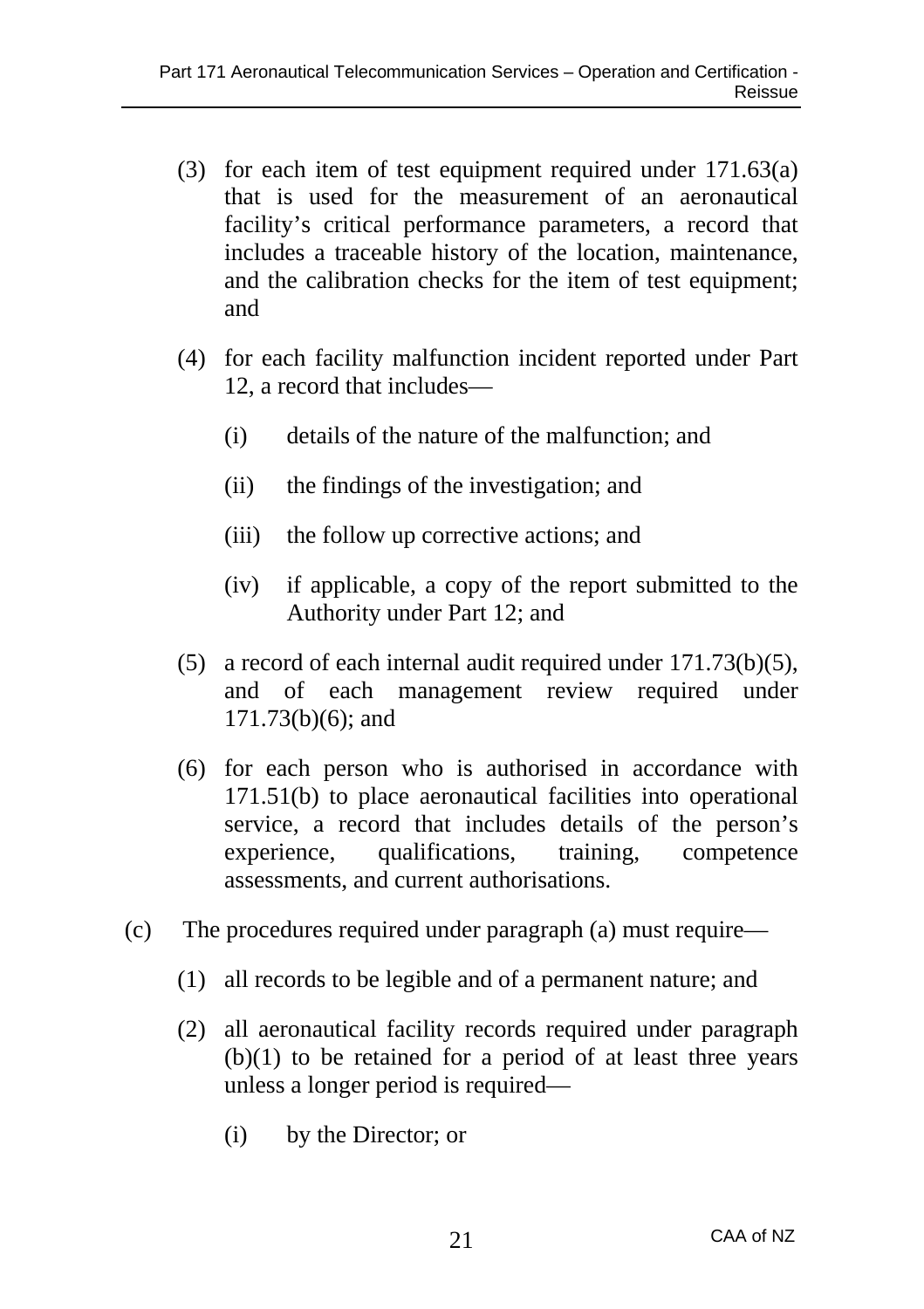(ii) to establish a performance history for the aeronautical facility.

#### **171.73 Internal quality assurance**

(a) An applicant for an aeronautical telecommunication service certificate must establish an internal quality assurance system to ensure compliance with, and the adequacy of, the procedures required under this Part.

- (b) The internal quality assurance system must include—
	- (1) a safety policy and safety policy procedures, including the procedure required under 171.69 for investigating facility malfunction incidents; and
	- (2) a procedure to ensure quality indicators, including equipment availabilities, malfunctions, faults, and personnel and customer feedback, are monitored to identify existing problems or potential causes of problems within the internal quality assurance system; and
	- (3) a procedure for corrective action to ensure existing problems that have been identified within the internal quality assurance system are corrected; and
	- (4) a procedure for preventive action to ensure that potential causes of problems that have been identified within the internal quality assurance system are remedied; and
	- (5) an internal audit programme for the applicant's organisation to ensure conformity with the procedures in the applicant's exposition and to achieve the goals set in the safety policy; and
	- (6) management review procedures, that should include the use of statistical analysis if appropriate, to ensure the continuing suitability and effectiveness of the internal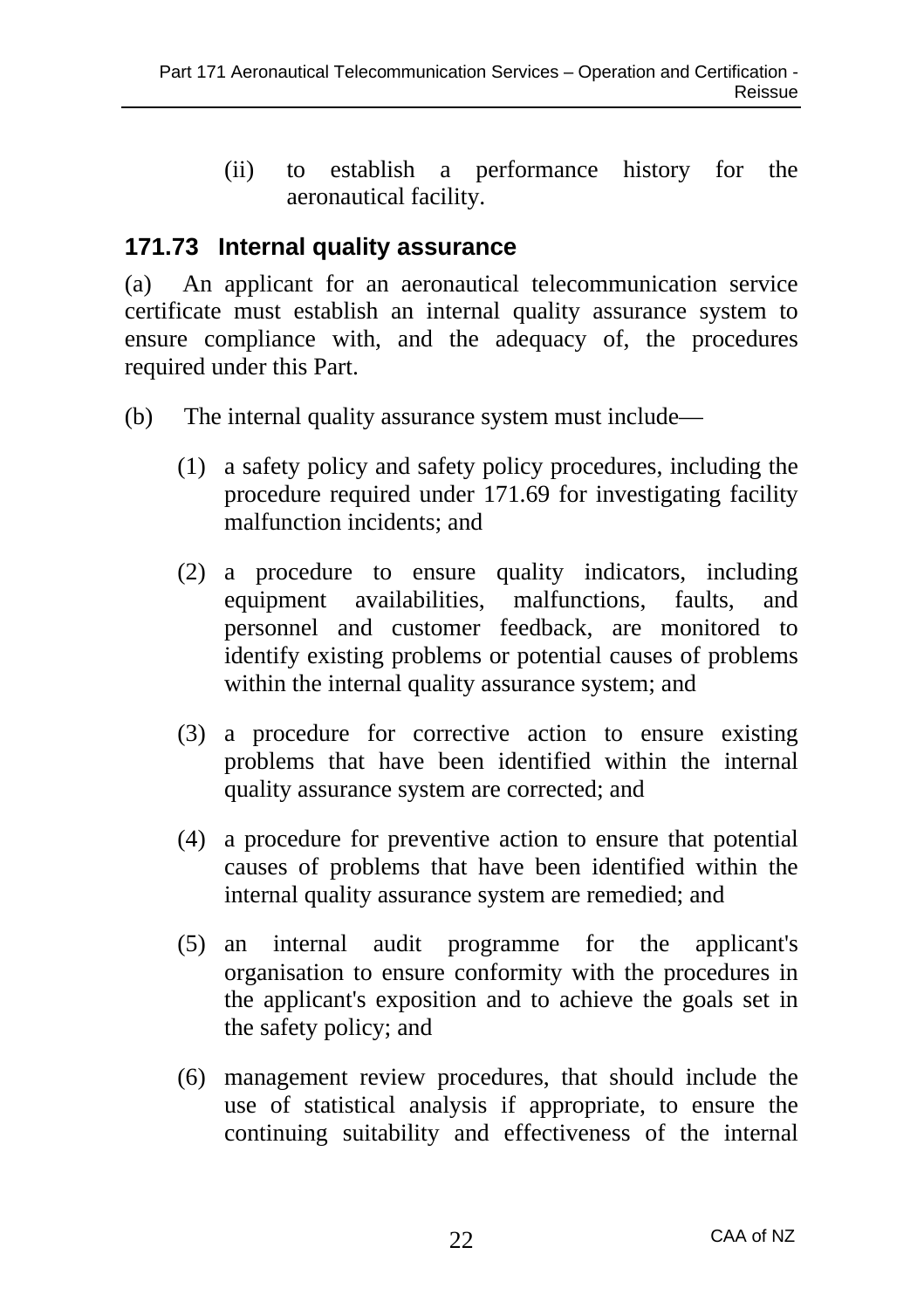quality assurance system in satisfying the requirements of this Part.

(c) The procedure required under paragraph (b)(3) for corrective action must specify how—

- (1) to correct an existing quality problem; and
- (2) to follow up a corrective action to ensure the action is effective; and
- (3) to amend any procedure required under this Part as a result of a corrective action; and
- (4) management will measure the effectiveness of any corrective action taken.

(d) The procedure required under paragraph (b)(4) for preventive action must specify how—

- (1) to correct a potential quality problem; and
- (2) to follow-up a preventive action to ensure the action is effective; and
- (3) to amend any procedure required under this Part as a result of a preventive action; and
- (4) management will measure the effectiveness of any preventive action taken.

(e) The internal audit programme required under paragraph (b)(5) must—

(1) specify the frequency and location of the audits taking into account the nature of the activity to be audited; and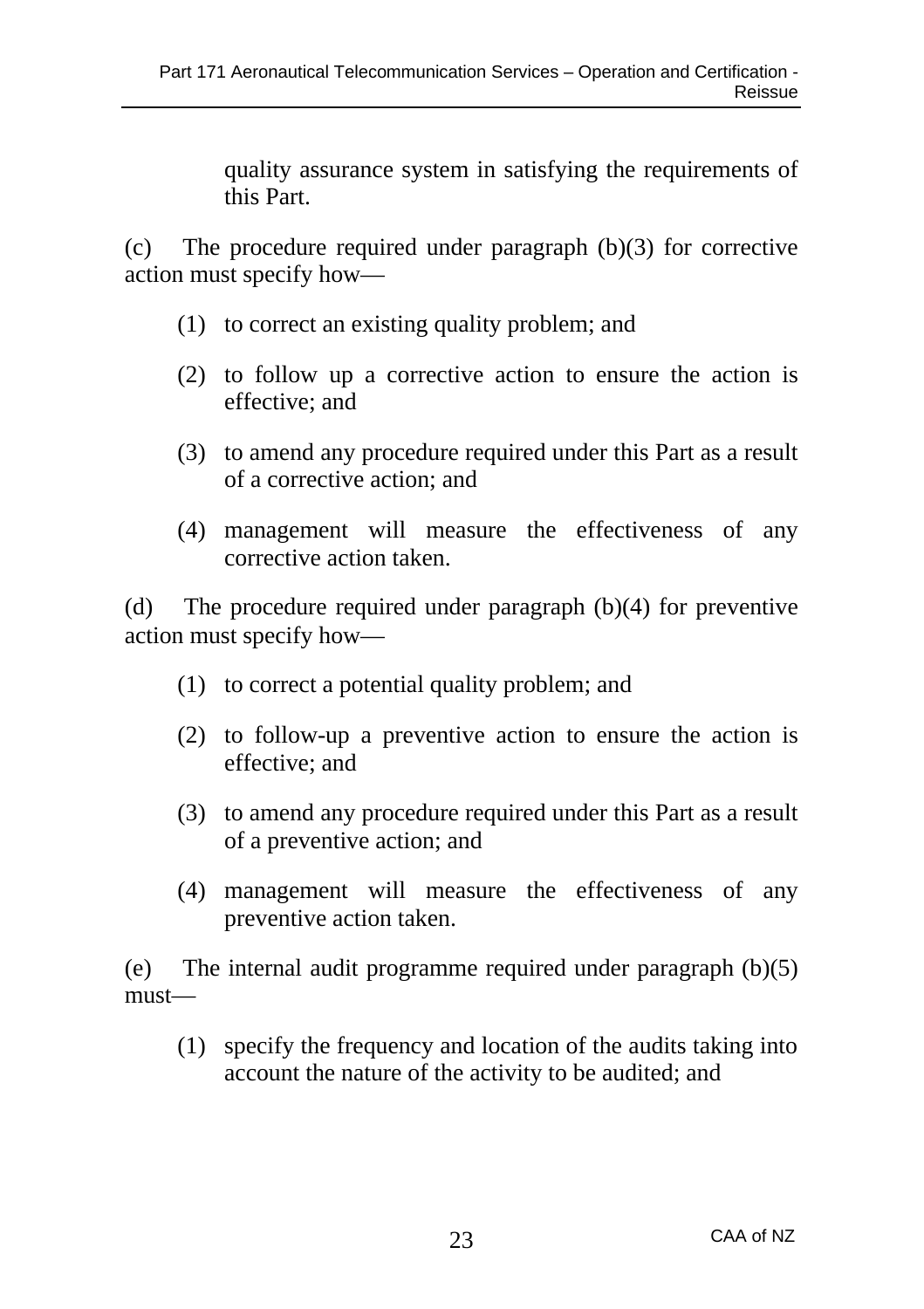- (2) measure the effectiveness of any preventative or corrective action taken by the personnel responsible for the activity being audited since the last audit; and
- (3) require preventative or corrective action to be taken by the personnel responsible for the activity being audited if problems are found by the audit; and

(f) The procedure for management review required under paragraph (b)(6) must—

- (1) specify the frequency of management reviews of the internal quality assurance system taking into account the need for the continuing effectiveness of the system; and
- (2) identify the senior person responsible for the management reviews referred to in paragraph  $(f)(1)$ ; and

(g) The senior person responsible for the internal quality assurance system must—

- (1) ensure that the safety policy and the safety policy procedures are understood, implemented, and maintained at all levels of the aeronautical telecommunication service certificate holder's organisation; and
- (2) ensure that the audits are performed by trained auditing personnel who are independent of those having direct responsibility for the activity being audited; and
- (3) ensure that the results of the audits are reported to the personnel responsible for the activity being audited; and
- (4) ensure that all corrective and preventative actions are followed up to review the effectiveness of those actions; and
- (5) ensure that the results of the management review are evaluated and recorded; and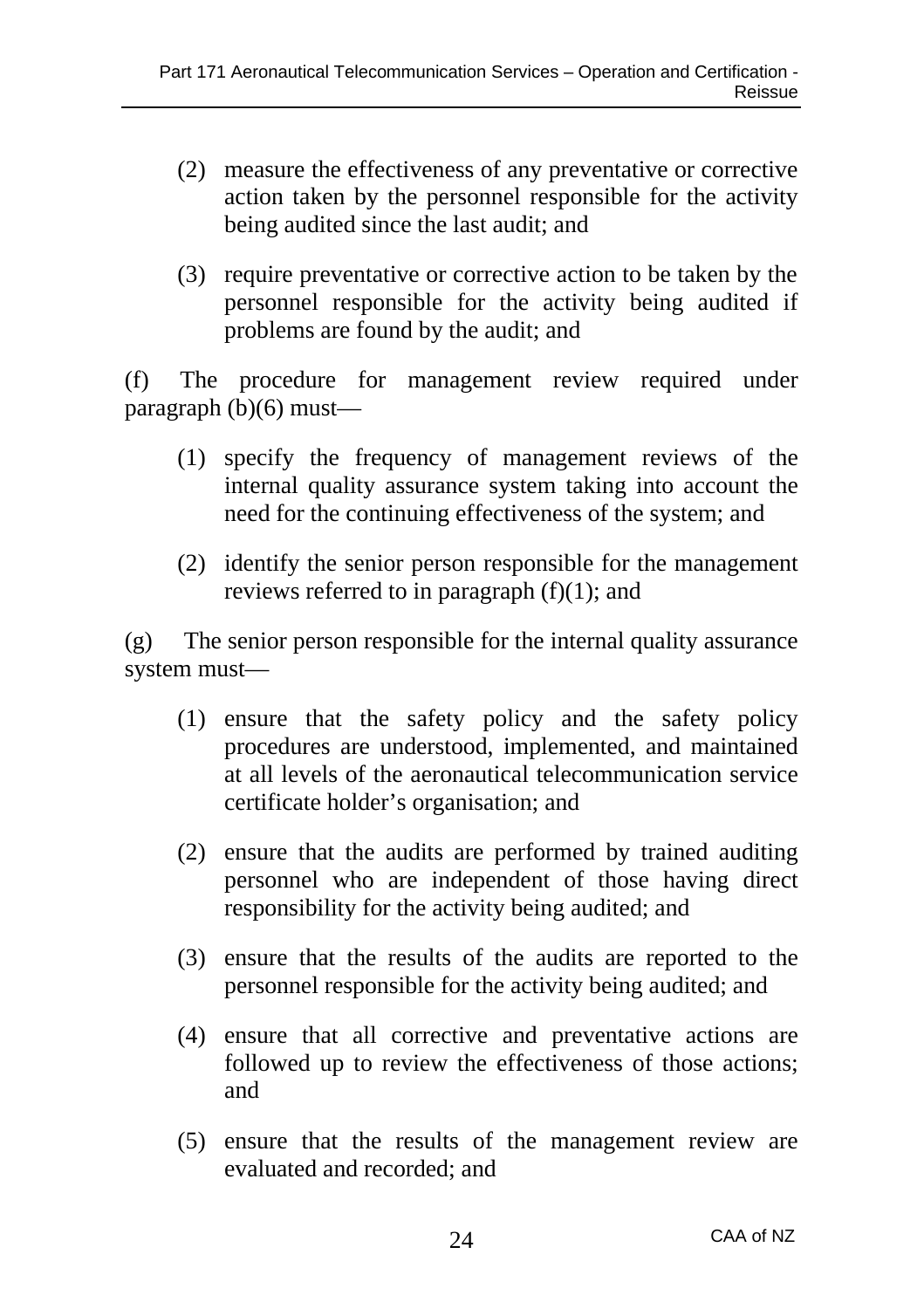(6) have direct access to the chief executive on matters affecting the integrity of the facilities operated under the authority of the aeronautical telecommunications service certificate.

### **171.75 Communication procedures**

An applicant for an aeronautical telecommunication service certificate must ensure that the procedures for operating the facilities listed in the applicant's exposition are in accordance with the applicable communication procedures prescribed in ICAO Annex 10, Volume II.

### **171.77 Organisation exposition**

(a) An applicant for an aeronautical telecommunication service certificate must provide the Director with an exposition containing—

- (1) a statement signed by the chief executive, on behalf of the applicant's organisation confirming that—
	- (i) the exposition defines the organisation and demonstrates its means and methods for ensuring ongoing compliance with this Part; and
	- (ii) the exposition, and all associated manuals, operating, and maintenance instructions, must be complied with by the organisation's personnel at all times; and
- (2) the titles and names of the senior person or persons required under  $171.51(a)(1)$  and  $(2)$ ; and
- (3) the duties and responsibilities of the senior person or persons in paragraph (a)(2), including matters for which they have responsibility to deal directly with the Director on behalf of the organisation; and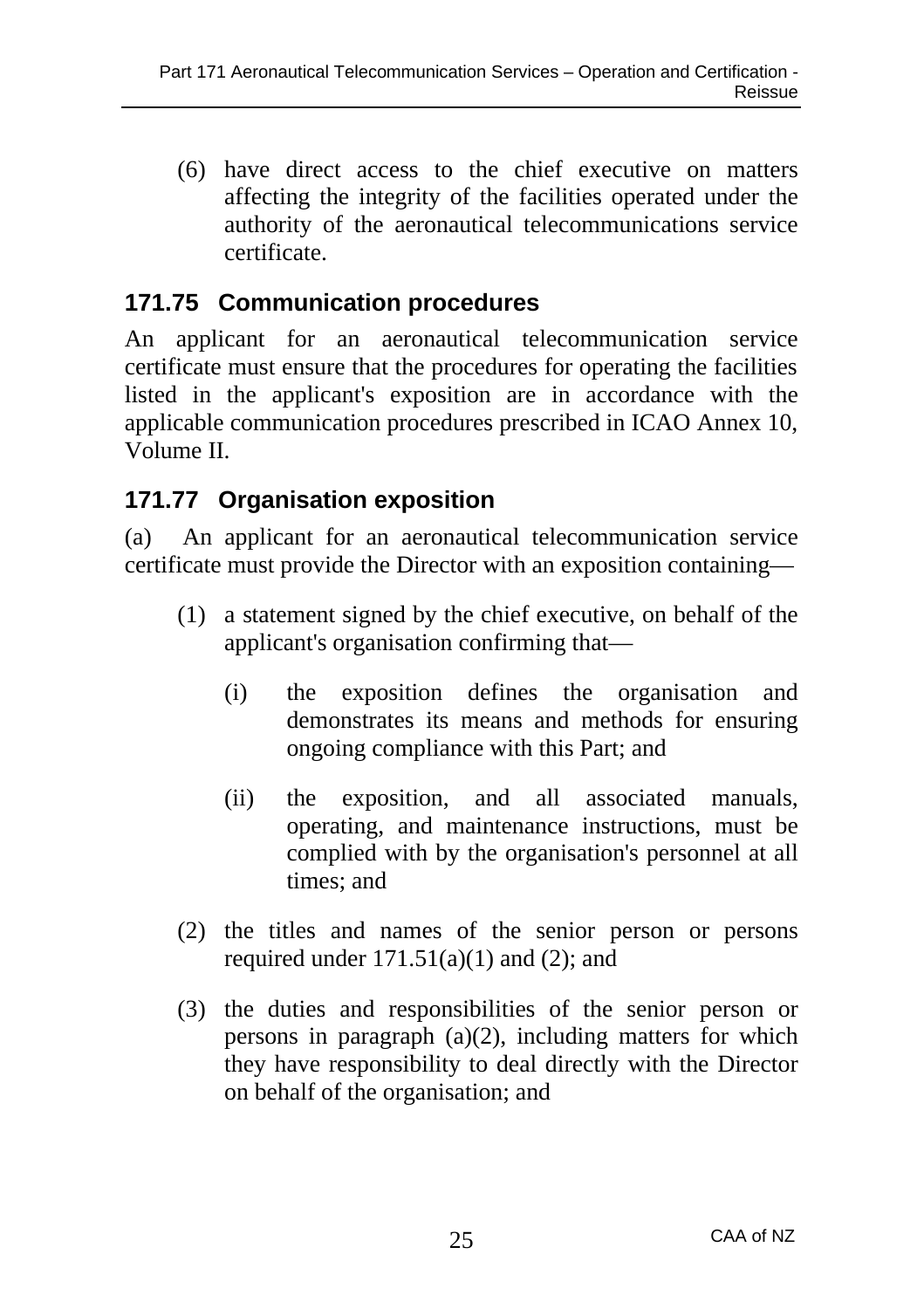- (4) an organisation chart showing lines of responsibility of the senior persons in paragraph (a)(2) and covering each location listed under paragraph (a)(7); and
- (5) a summary of the organisation's staffing structure at each location listed under paragraph (a)(7); and
- (6) a list of each type of aeronautical facility to be operated under the authority of the aeronautical telecommunication service certificate; and
- (7) a summary of the scope of activities at each location where the organisation's personnel are based for the purpose of providing or maintaining the types of facilities listed under paragraph  $(a)(6)$ ; and
- (8) a summary of the operational details of each aeronautical facility associated with each location listed under paragraph  $(a)(7)$ ; and
- (9) details of the security programme required under 171.55; and
- (10) the detailed procedures required under 171.73 regarding internal quality assurance; and
- (11) the detailed procedures, or an outline of the procedures including information that identifies the documentation that contains the detailed procedures, that are required under—
	- $(i)$  171.51(b)(1) and (2) regarding the competence of personnel; and
	- (ii) 171.53(a) regarding the design, installation, and commissioning of facilities; and
	- (iii) 171.53(b) regarding the operation of temporary facilities for site tests; and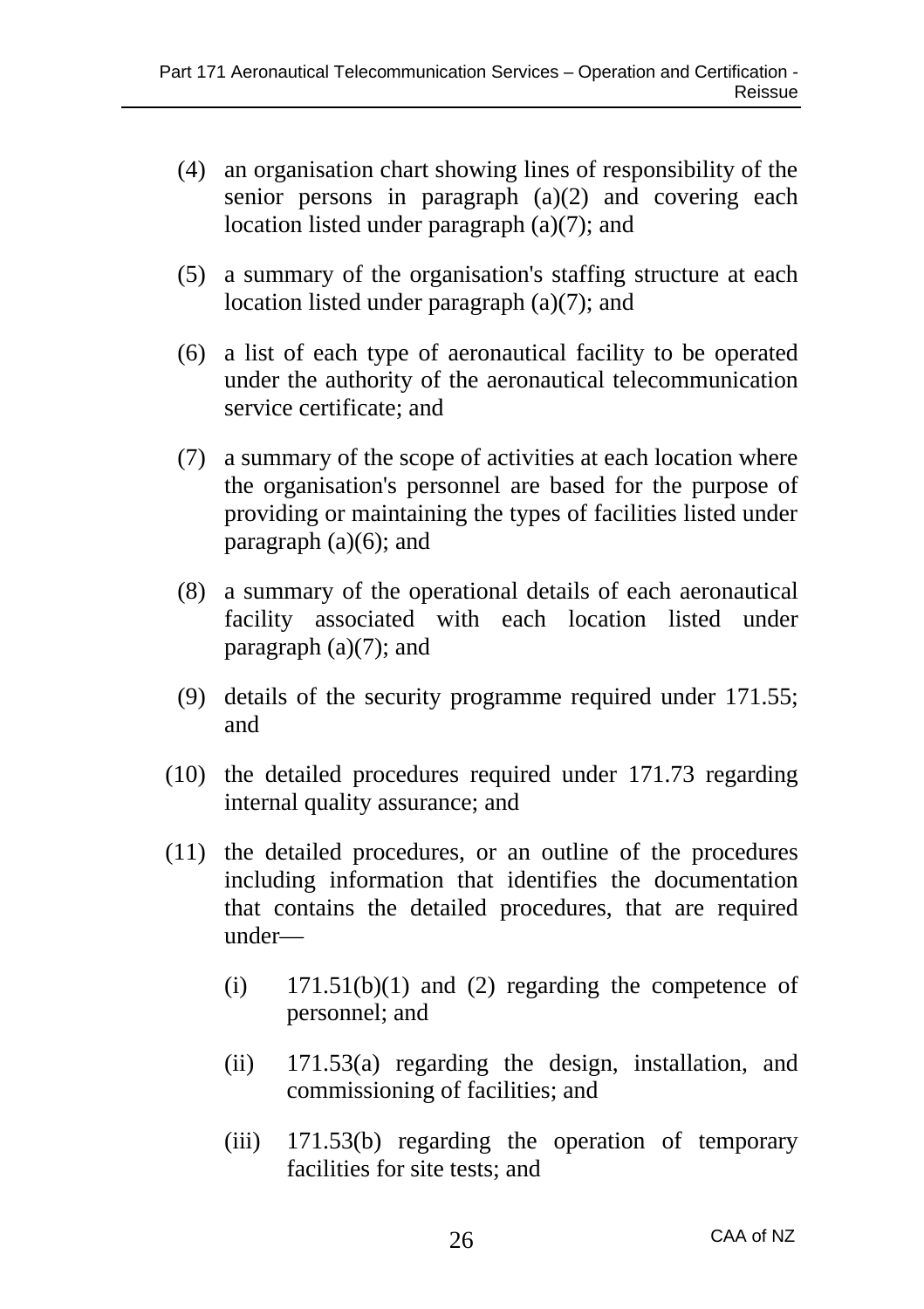- (iv) 171.57(b) regarding the control of documentation; and
- (v) 171.59(a) regarding periodic inspections and testing of facilities; and
- (vi) 171.61 regarding facility performance; and
- (vii) 171.63 regarding the control, calibration, and maintenance of inspection, measuring, and test equipment; and
- (viii) 171.65(a) regarding the notification of facility information; and
- $(ix)$  171.67(a) regarding facility checks after notification of an accident or incident; and
- (x) 171.69 regarding facility malfunction incidents; and
- (xi) 171.71(a) regarding the identification, collection, indexing, storage, maintenance, and disposal of records; and
- (xii) 171.75 regarding the communication procedures; and
- (12) Detailed procedures to control, amend, and distribute the exposition.

(b) The Director may not grant an aeronautical telecommunication service certificate unless the Director is satisfied that the applicant's exposition complies with this Part.

## **Subpart C — Operating Requirements**

#### **171.101 Continued compliance**

The holder of an aeronautical telecommunication service certificate must—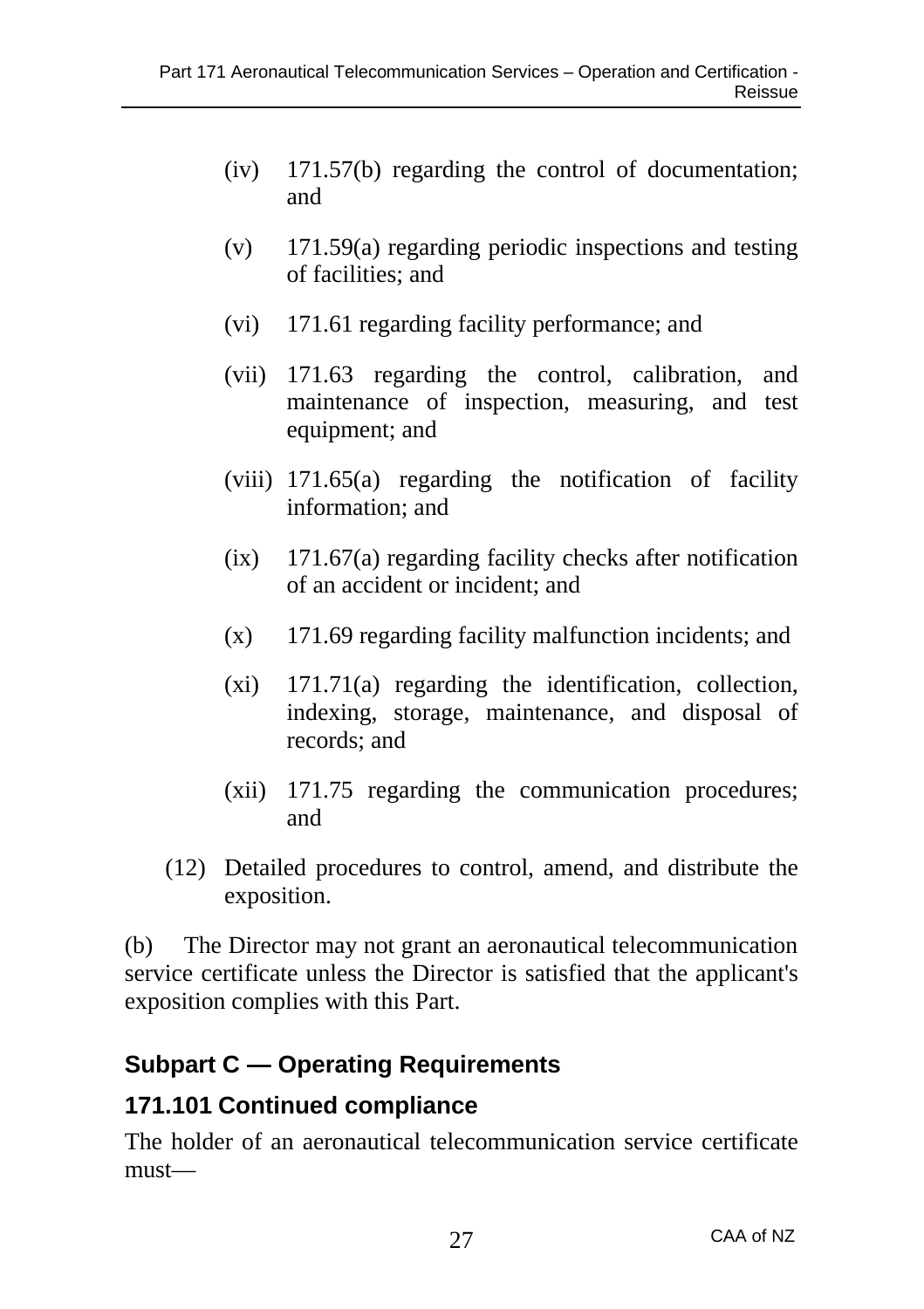- (1) continue to meet the standards and comply with the requirements of Subpart B prescribed for certification under this Part; and
- (2) comply with all procedures referred to in its exposition; and
- (3) hold at least one complete and current copy of its exposition at each location listed in its exposition where a senior person is based; and
- (4) make each applicable part of its exposition available to personnel who require those parts to carry out their duties; and
- (5) notify the Director on form CAA 24171/01 of any change of address for service, telephone number, or facsimile number within 28 days of the change.

#### **171.103 Reserved**

### **171.105 Reserved**

### **171.107 Operating and maintenance instructions**

(a) The holder of an aeronautical telecommunication service certificate must—

- (1) have operating and maintenance instructions that set out the requirements for operating and maintaining each aeronautical facility listed in its exposition; and
- (2) provide the operating and maintenance instructions required under paragraph (1) for the use and guidance of its personnel.

(b) The operating and maintenance instructions required under paragraph  $(a)(1)$  must include—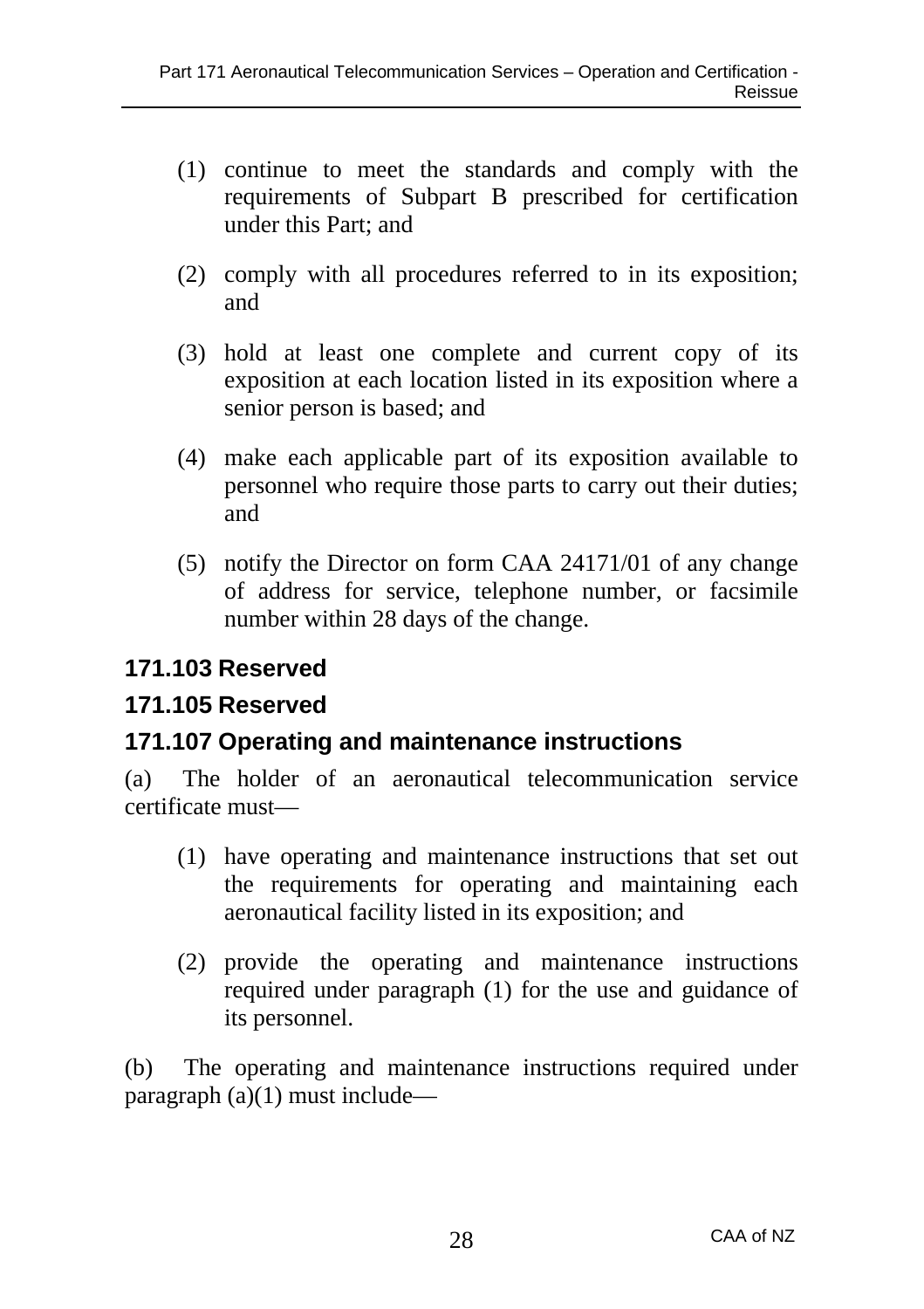- (1) details of the critical performance parameters for each aeronautical facility; and
- (2) the associated minimum performance levels for those critical performance parameters referred to in paragraph  $(b)(1)$ ; and
- (3) details of the test equipment required for the measurement of those critical performance parameters referred to in paragraph  $(b)(1)$ ; and
- (4) details of the mandatory inspections and test procedures for the operational service; and
- (5) details of the mandatory inspection and test procedures for the operation and maintenance of each aeronautical facility.

#### **117.109 Deviations**

(a) If an emergency necessitates immediate action for the protection of life or property, and the action involves an aircraft operation, the holder of an aeronautical telecommunication service certificate may, subject to 171.113(a), deviate from any requirement of this Part.

(b) The holder of an aeronautical telecommunication service certificate who deviates from a requirement of this Part under paragraph (a) must—

- (1) provide a written report to the Director as soon as practicable, but in any event not later than 14 days, after the emergency; and
- (2) include in the report required under paragraph  $(b)(1)$  the nature, extent, and duration of the deviation.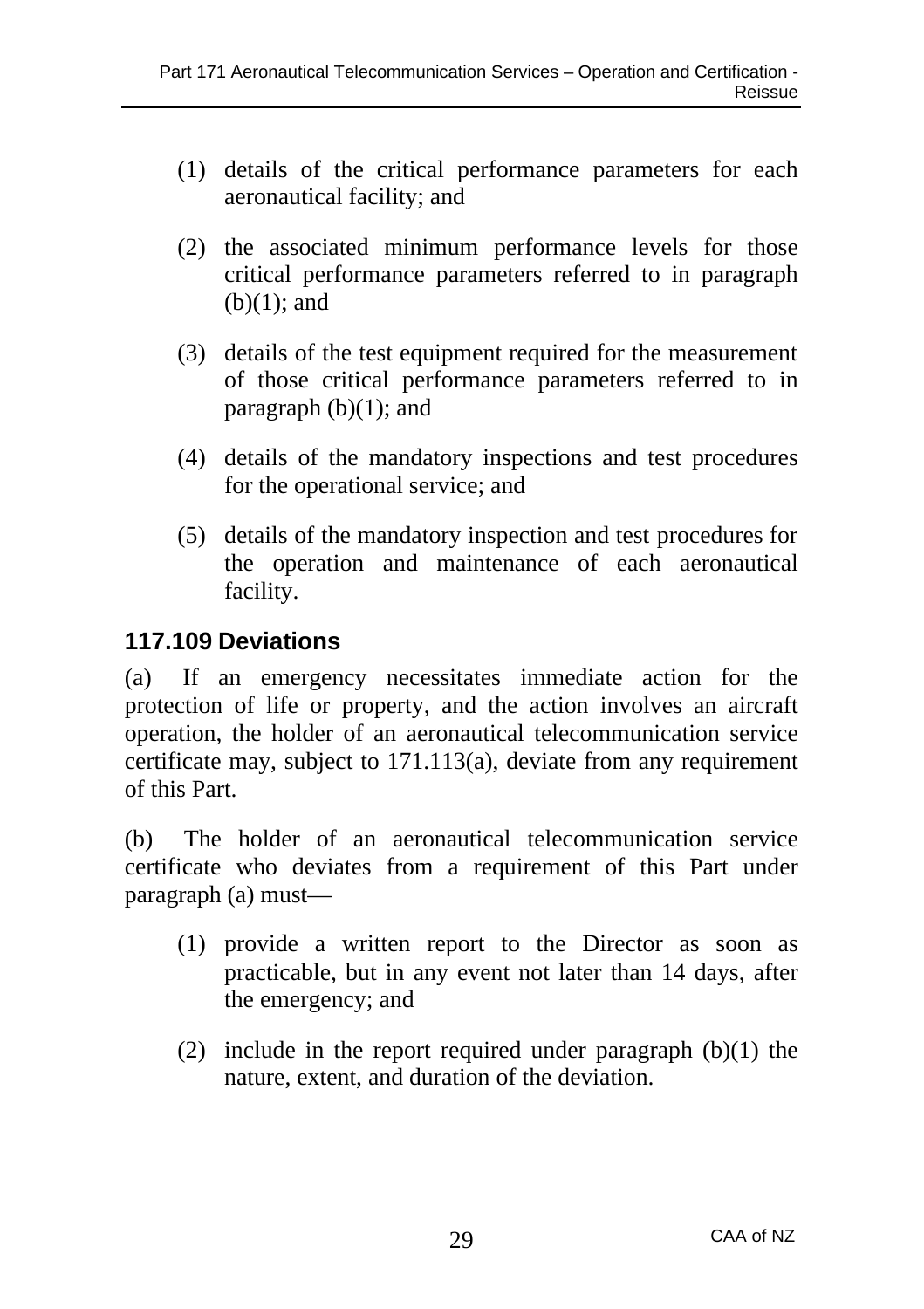## **171.111 Temporary aeronautical facility**

If a temporary aeronautical facility is operated for the purpose of a site test, the holder of an aeronautical telecommunication service certificate is not required to comply with any requirements of Subpart B, except for 171.53(b) and (c).

## **171.113 Limitations on certificate holder**

(a) Except for the operation of a temporary aeronautical facility for site tests according to the procedures required under 171.53(b), the holder of an aeronautical telecommunication service certificate may not permit an aeronautical facility to continue in operational service under the authority of the certificate if the holder has any cause to suspect the integrity of the information being provided by the facility.

(b) The holder of an aeronautical telecommunication service certificate may not operate a radio transmitting aeronautical facility on an aeronautical radio frequency except under a radio apparatus licence granted by the Chief Executive of the Ministry of Economic Development for the facility.

(c) Except if a deviation is required under 171.109(a) or a site test is carried out according to the procedures required under 171.53(b), the holder of an aeronautical telecommunication service certificate may not operate an aeronautical facility under the authority of that certificate unless—

- (1) the aeronautical facility is listed in the certificate holder's exposition; and
- (2) the performance of the aeronautical facility meets the applicable information published for that facility under 171.19; and
- (3) the performance of the aeronautical facility meets the applicable requirements in 171.53(a); and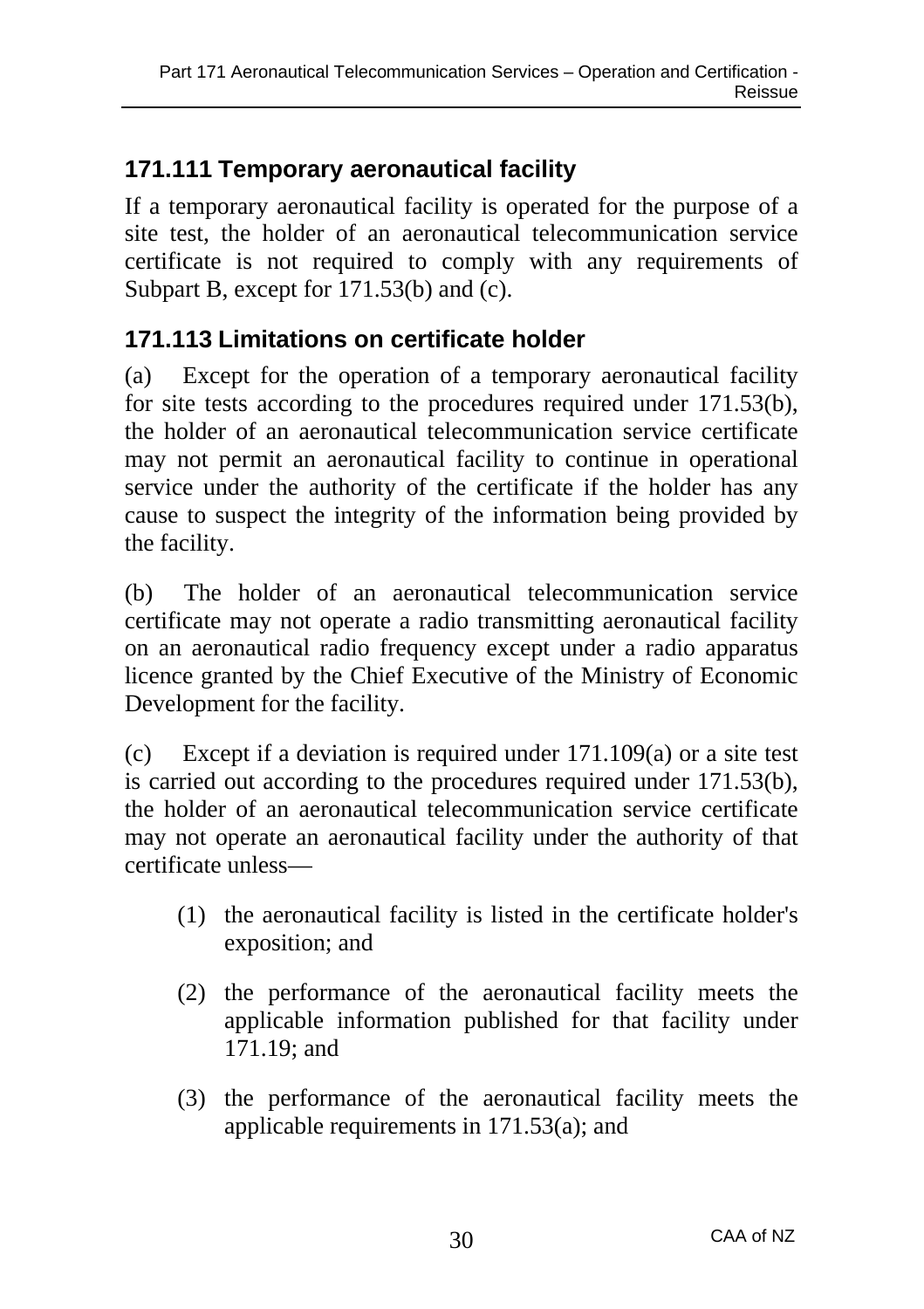- (4) any integrity monitoring system for the aeronautical facility is fully functional; and
- (5) all the periodic tests for the aeronautical facility are completed according to the programmes established under  $171.59(c)(2)$  and  $(3)$ ; and
- (6) the aeronautical facility is included in the certificate holder's security programme required under 171.55(a) if the destruction, damage, or interference with the aeronautical facility is likely to endanger the safety of an aircraft in flight; and
- (7) if paragraph (c)(6) applies, the requirements of the security programme for the aeronautical facility are being complied with

#### **171.115 Changes to certificate holder's organisation**

(a) The holder of an aeronautical telecommunication service certificate must—

- (1) ensure that its exposition is amended, as required, to remain a current description of the certificate holder's organisation, aeronautical telecommunication services, and facilities: and
- (2) ensure that any amendments made to its exposition meet the applicable requirements of this Part; and
- (3) comply with the exposition amendment procedure contained in its exposition; and
- (4) provide the Director with a copy of each amendment to its exposition, immediately after the amendment is incorporated into the exposition; and
- (5) make such amendments to its exposition as the Director may consider necessary in the interests of aviation safety.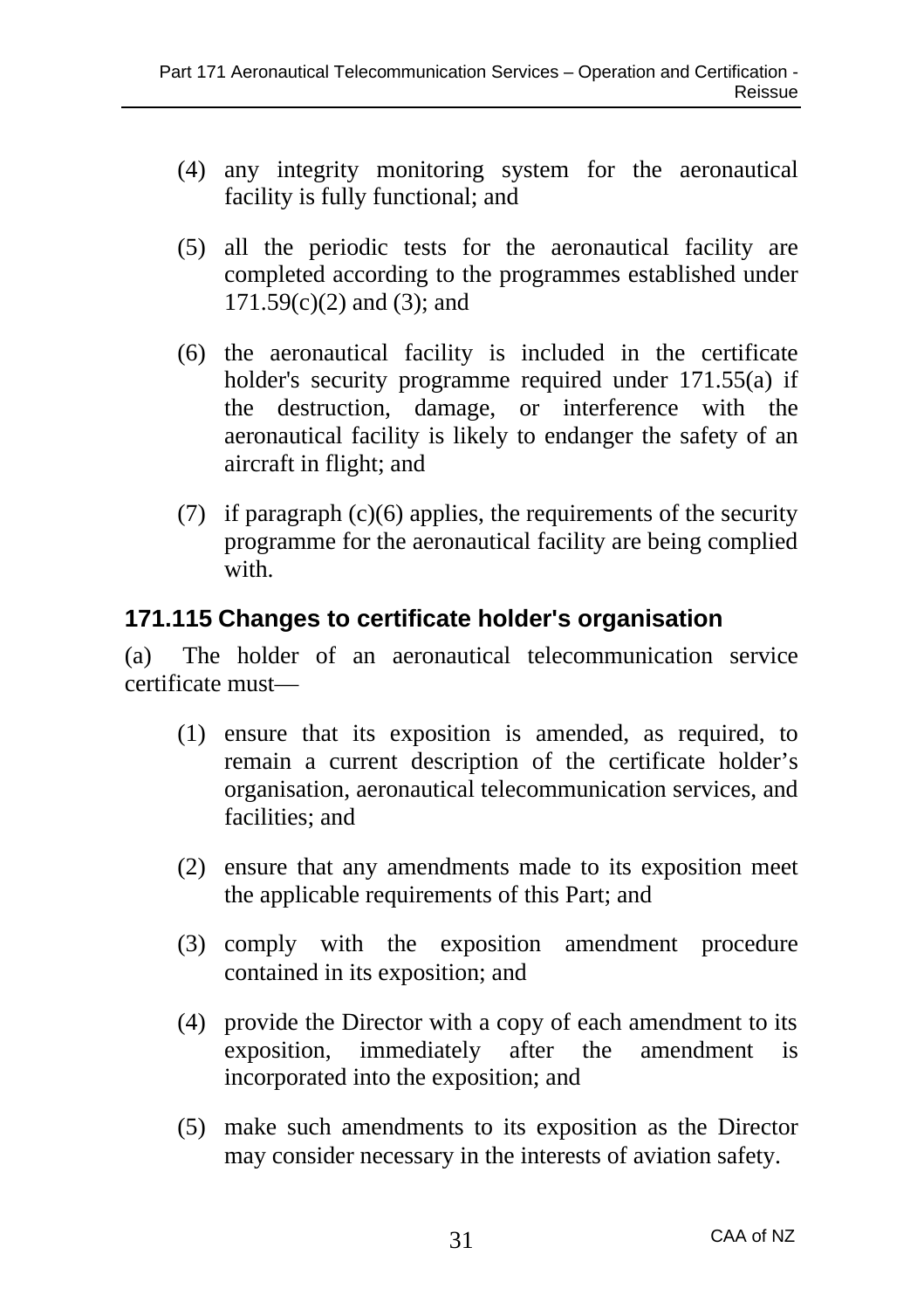(b) The holder of an aeronautical telecommunication service certificate must apply and obtain prior acceptance by the Director if the certificate holder proposes to change any of the following—

- (1) the chief executive:
- (2) the listed senior persons:
- (3) the security programme:
- (4) the types of aeronautical facility operated under the authority of the certificate.

(c) An application to make any of the changes under paragraph (b) must be made by the certificate holder on form CAA 24171/01.

(d) The Director may impose any conditions, that the Director considers necessary in the interests of aviation safety, on the holder of an aeronautical telecommunications service certificate while any changes under paragraph (b) are occurring or as a consequence of those changes.

(e) The holder of an aeronautical telecommunication service certificate must comply with any conditions imposed by the Director under paragraph (d).

(f) If any of the changes under paragraph (b) requires an amendment to the aeronautical telecommunication service certificate, the certificate holder must forward the certificate to the Director as soon as practicable.

# **Subpart D — Facility Specifications and Requirements**

### **171.201 Additional Specifications and Requirements**

The following specifications and requirements are applicable to the aeronautical facilities referred to in 171.53(a)(1)—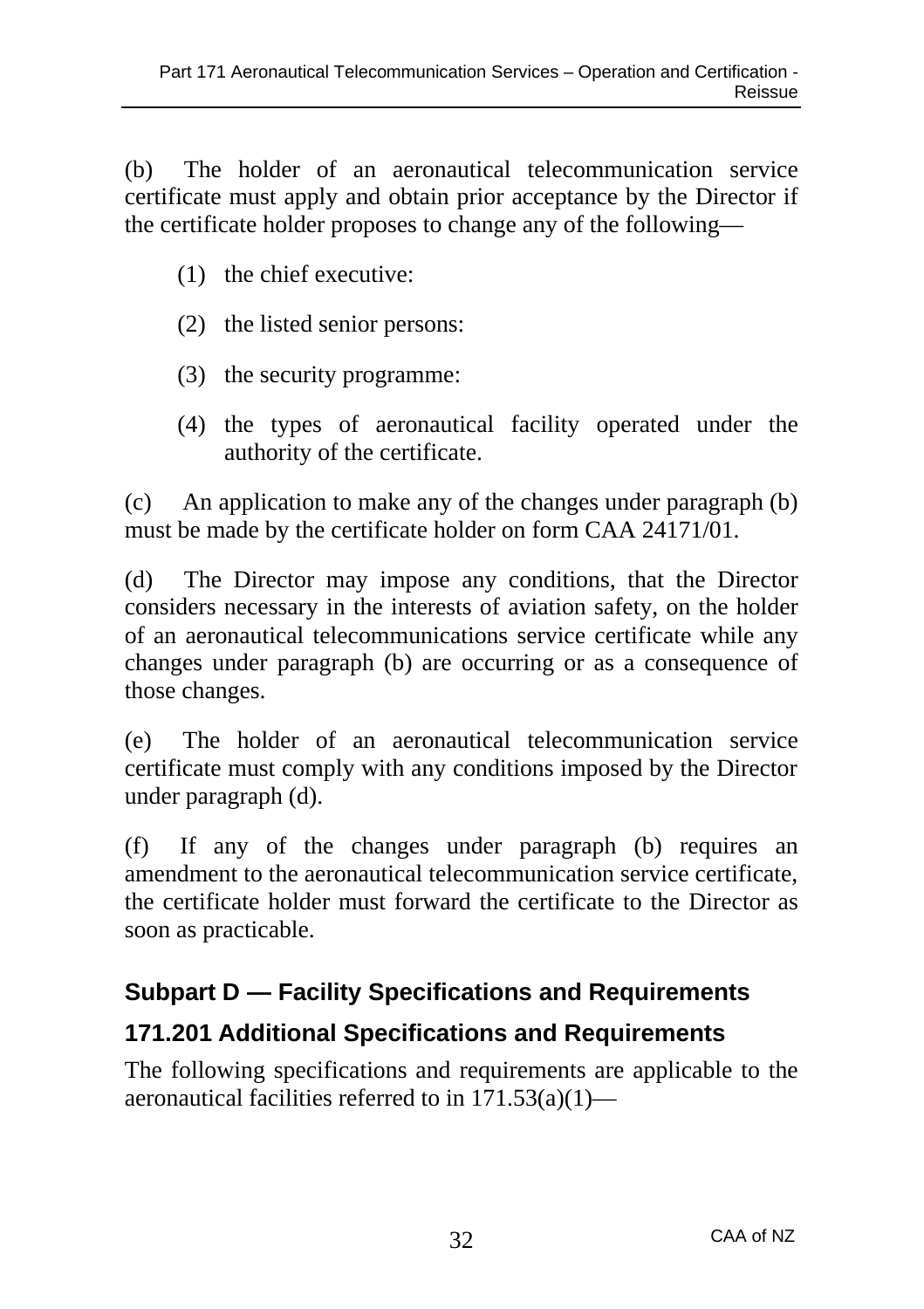- (1) each NDB listed in an aeronautical telecommunication service certificate holder's exposition must conform to the following specification standards, in addition to the specification standards prescribed in ICAO Annex 10, Volume I, section 3.4:
	- (i) the radiated signal must be either, an uninterrupted carrier amplitude modulated by the on/off keying of a 1020 Hz plus or minus 50 Hz tone, or an uninterrupted carrier identified by the on/off keying of a second carrier separated 1020 Hz plus or minus 50 Hz from the continuous carrier:
	- (ii) the monitoring functions recommended in paragraphs 3.4.8.2 and 3.4.8.4 of ICAO Annex 10, Volume I are mandatory specification requirements for each NDB aeronautical facility:
	- (iii) the monitoring system for each NDB aeronautical facility must transmit a warning to a control point and switch off the NDB upon detection of any of the conditions detailed in paragraphs 3.4.8.1 and 3.4.8.2 of ICAO Annex 10, Volume I; and
- (2) each UHF DME listed in an aeronautical telecommunication service certificate holder's exposition must conform with the following requirements, in addition to the specifications prescribed in section 3.5 of ICAO Annex 10, Volume I:
	- (i) the beacon code identity signal prescribed in paragraph 3.5.3.6.3 (a) of ICAO Annex 10, Volume I must be transmitted at least once but not more than twice every 40 seconds with the code groups equally spaced:
	- (ii) the monitor function recommended in paragraph 3.5.4.7.2.3 of ICAO Annex 10, Volume I, is a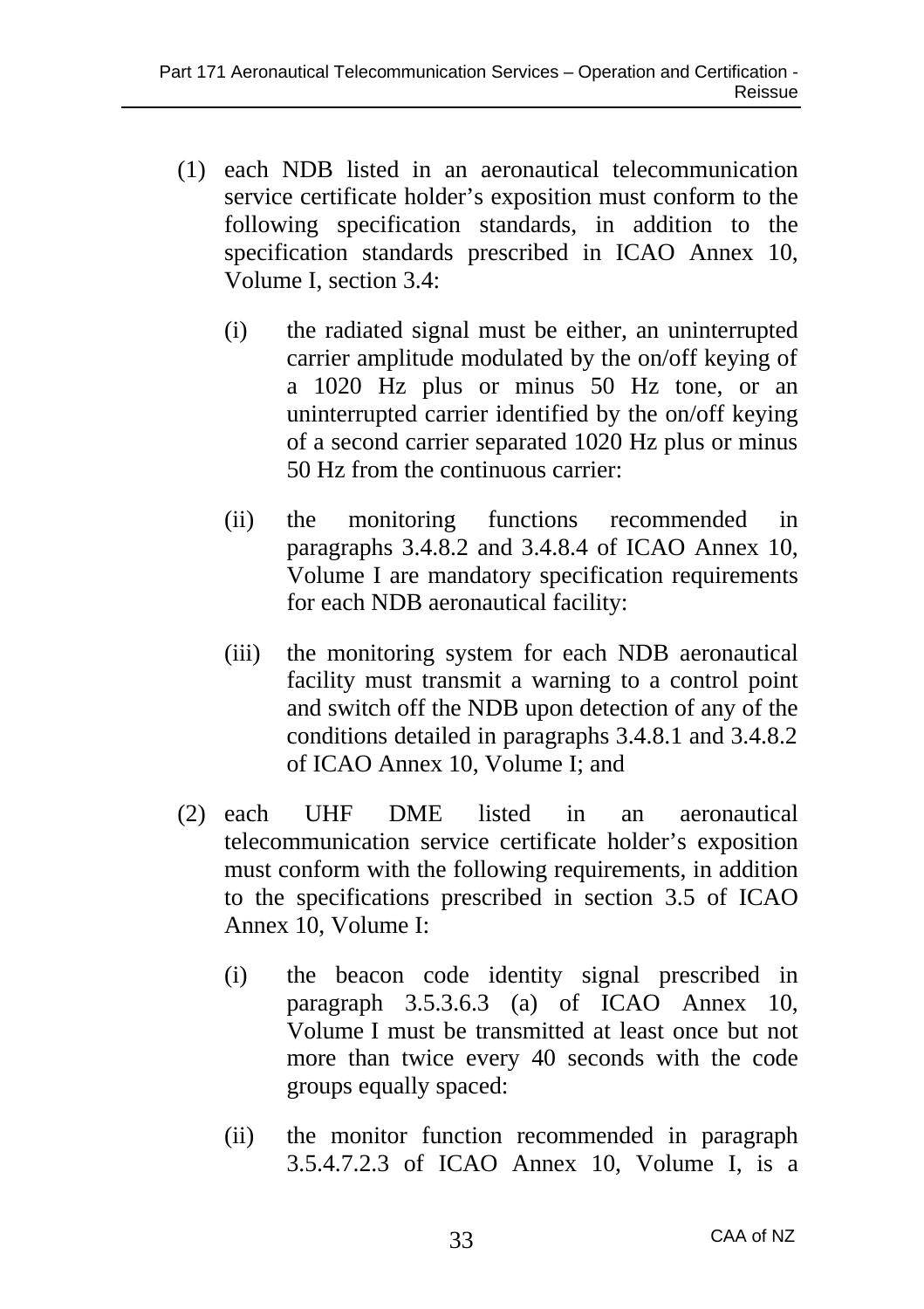mandatory specification requirement for each DME aeronautical facility; and

- (3) each radio navigation aid listed in an aeronautical telecommunication service certificate holder's exposition must be provided with a monitoring system that will remove the aeronautical facility from operational service and transmit a warning to an appropriate control point upon detection of any of the following conditions:
	- (i) navigation information outside the prescribed tolerance for the facility:
	- (ii) failure of the identification signal:
	- (iii) failure of the monitoring system.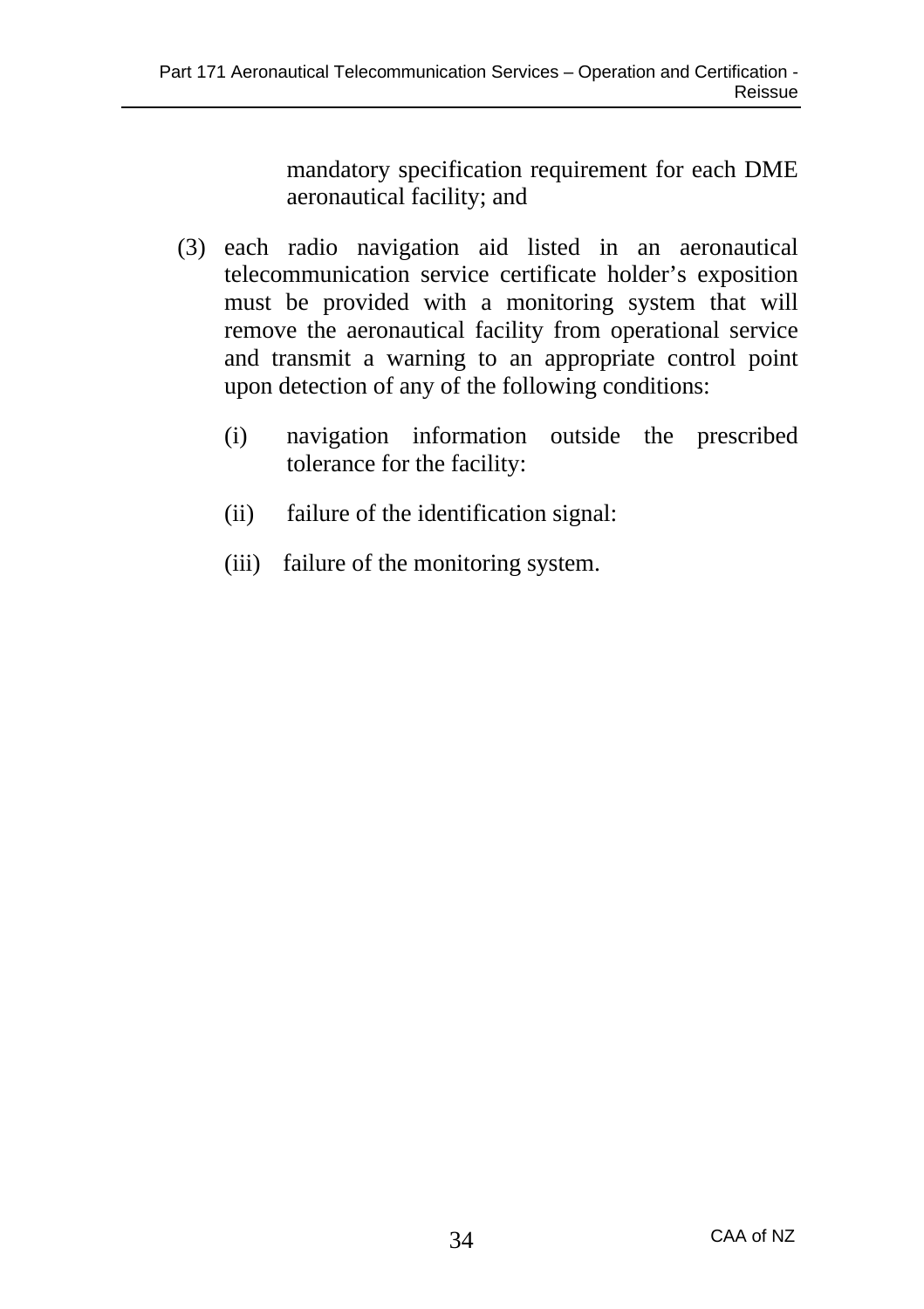## **CONSULTATION DETAILS**

(This statement does not form part of the rules contained in the reissue of Part 171. It provides details of the consultation undertaken in making the rules.)

## **Notice of Proposed Rule Making**

To provide public notice of, and the opportunity for comment on the proposed amendment to Part 171, the Authority issued Notice of Proposed Rule Making 99–1 under Docket 99/CAR/1325 on 25 February 1999. This Notice proposed the revisions and updates to the operating and certification rules relating to the aeronautical telecommunication services in Part 171, and the consequential changes to Part 12.

## **Summary of Comments on Docket 99/CAR/1325 NPRM**

## **Specific comments on the NPRM**

Specific written comments were received from one submitter, and verbal comments from two others. These comments are discussed as follows:

# **Civil Aviation Rules, Part 171**

## **171.3 Definitions**

1. One commenter proposed that paragraph (4) of the definition of the word "Facilities" should include the appropriate reference to Annex 10 of the Convention as this service is defined in Annex 10.

**CAA response:** CAA does not agree, as the definitions for the four Annex 10 services of aeronautical fixed, mobile, radio navigation, and broadcasting are provided in paragraphs (1), (2), and (3), and paragraph (4) provides for systems such as PSR, PAR, SSR, LAAS. The word is now defined more specifically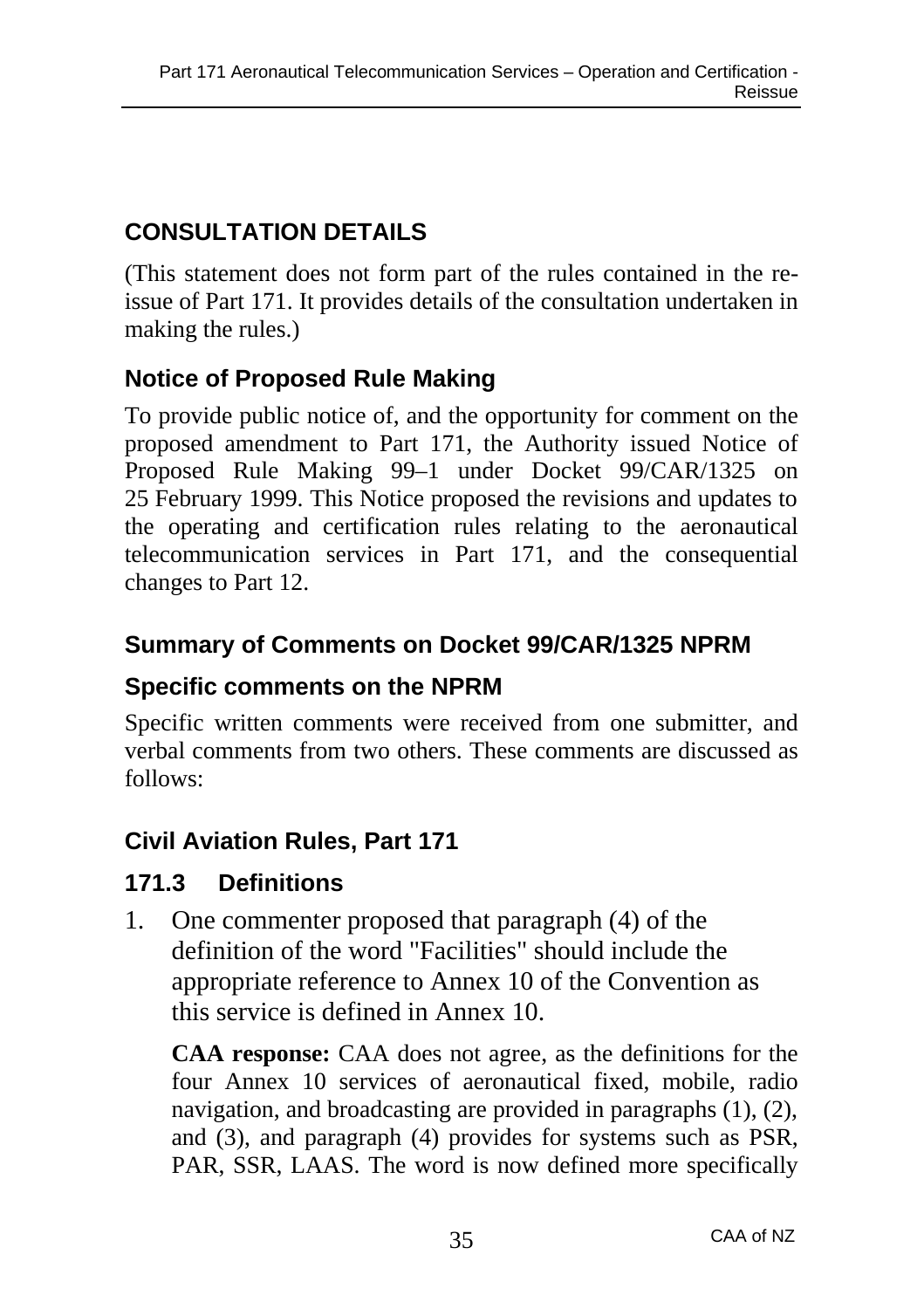as 'aeronautical facility' and paragraph (5) has been included to provide for other services that operate in the aeronautical radio frequency band that are not defined in Annex 10.

2. One commenter suggested adding a definition of *Certificate or Telecommunications service certificate* means an Aeronautical telecommunications service certificate issued by CAA in compliance with Civil Aviation Rules Part 171.

**CAA response:** CAA agrees with the addition of a definition for certificate but with a slight change in the text to conform to rules requirements.

3. One commenter states the following terms need to be defined in Part 1, specifically in Part 171, or in Annex 10

Operator

Applicant

Radio Apparatus Licence

Safety Policy

Temporary Facility

**CAA response:** CAA disagrees. Definitions as given in the Act or the Concise Oxford Dictionary would not normally be included unless a different definition is intended. In addition the CAA considers that the meaning of these words or terms in the rule are self evident in the context in which they are used.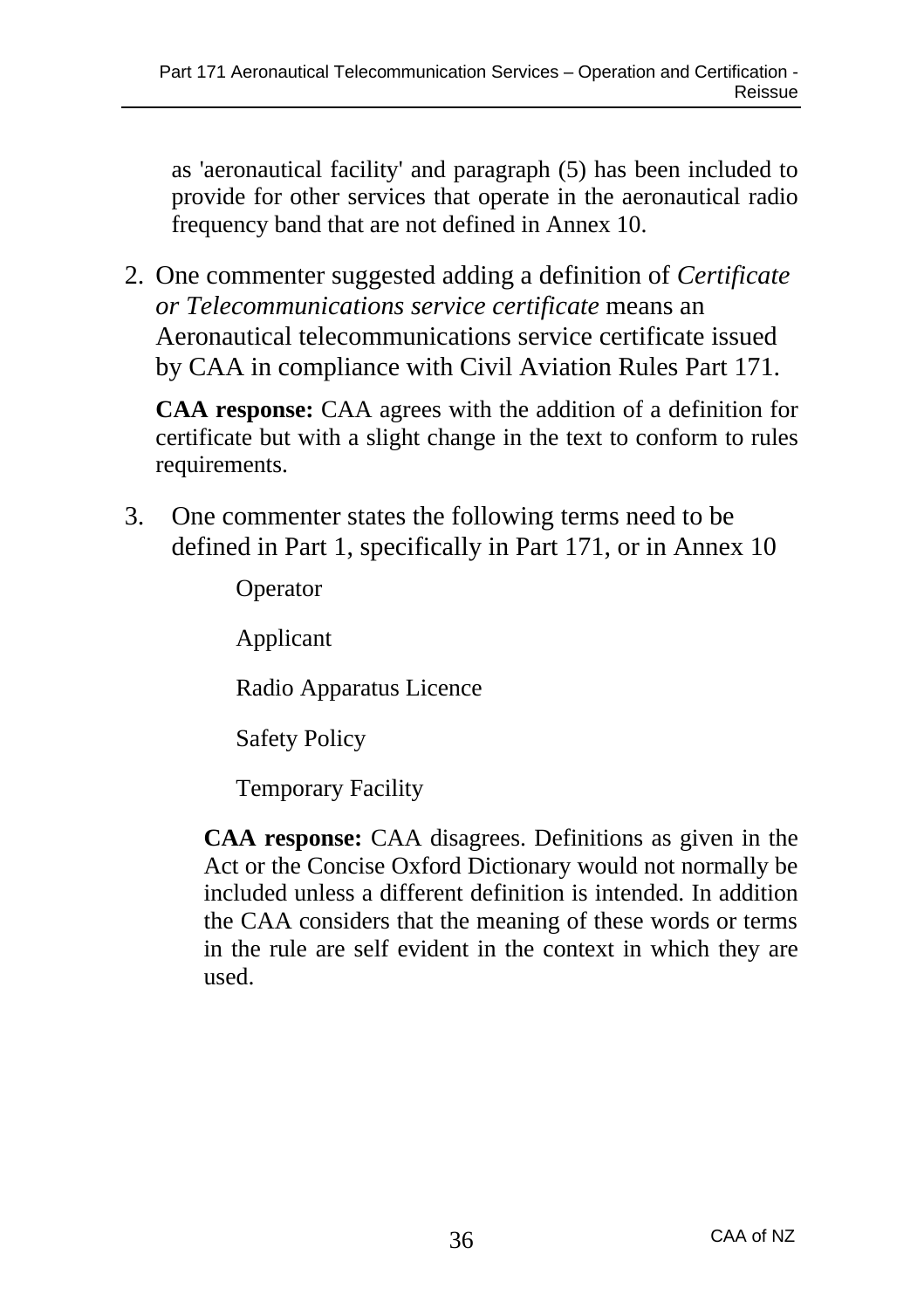# **171.19 Notification of facility information**

1. One commenter suggested amending 171.19 (a) to read: "Each person operating a facility, as required to be certificated in 171.5, shall establish a procedure—"

This suggested amendment endeavours to clarify which facilities require information to be notified to AIS. It suggests limiting notification to certified facilities thus eliminating the requirement to notify services that are required to have a radio frequency licence and call sign but are not in support of an ATC service. The issue that they are concerned about is the services that provide aircraft operational control (AOC) services either through HF data link or HF radio and are not in support of an ATS or Air Navigation service.

**CAA response:** CAA disagrees as 171.19 needs to be able to include the requirement for operators of non-certificated facilities such as UNICOM and AWIB broadcasts to provide the appropriate facility notification. Furthermore the AOC services that the commenter is concerned about are not covered by the definition of an aeronautical facility and are therefore not affected by 171.19.

## **171.53 Facility requirements**

1. One commenter suggested adding Volumes I, III and IV of Annex 10 to  $171.53(a)(1)$  (ii) so that surveillance radars are included.

**CAA response:** CAA agrees, and the addition has been made.

2. One commenter suggested that "without delay" in  $171.53(a)(2)$  be amended to "to meet the operational needs" of".

**CAA response:** CAA agrees and the change has been made.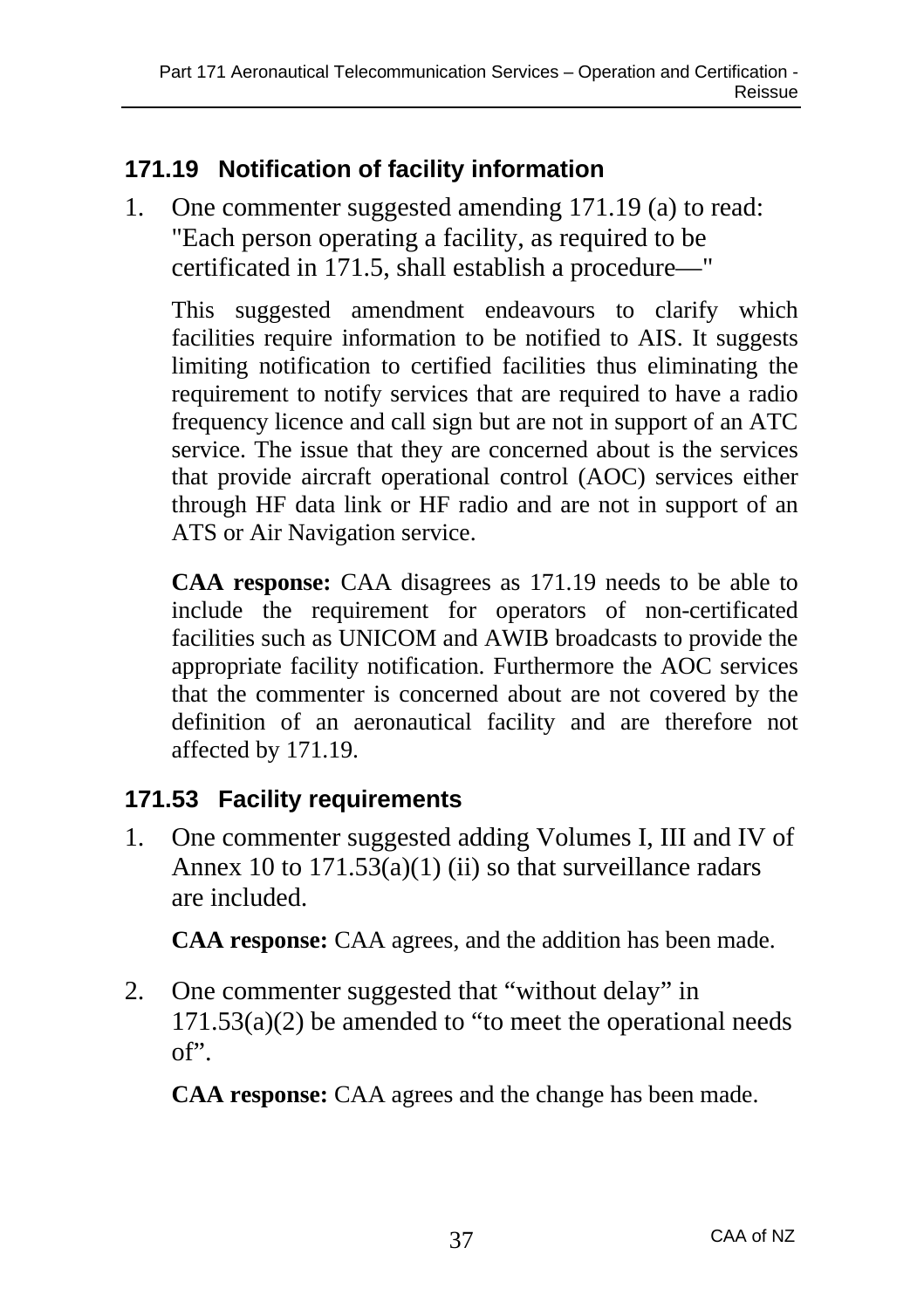## **171.57 Documentation**

1. One commenter suggested a format correction is needed for paragraph (c).

**CAA response:** CAA agrees and the correction has been made.

## **171.69 Incident reporting**

1. One commenter agrees that incident reporting should be in accordance with Part 12 and therefore all rules relating to incident reporting should be taken from Part 12, to avoid confusion and duplicity.

Section (a) (2) should be deleted, as it is included in Part 12.

Section (b) should be deleted, as it is included in Part 12. Furthermore the reporting time of 10 days should be amended to be consistent with the requirements of Part 12.

If  $(a)(2)$  is not deleted, then the wording facility malfunction needs to be changed to "Facility Malfunction Incident".

**CAA response:** CAA agrees with the deletion of (a)(2). The heading will also be changed to Facility Malfunction Incidents. A paragraph will be added requiring the implementation of a corrective action to eliminate the cause of the facility malfunction incident and to prevent its recurrence.

# **171.73 Internal quality audit**

1. One commenter suggested that the word *audit* in (f)(6) be replaced by *procedures.*

**CAA response:** CAA agrees that *audit* should be deleted, but not replaced by *procedures*, as "follow up" is already a procedure*.* This requirement is now included in paragraph  $(g)(4)$ .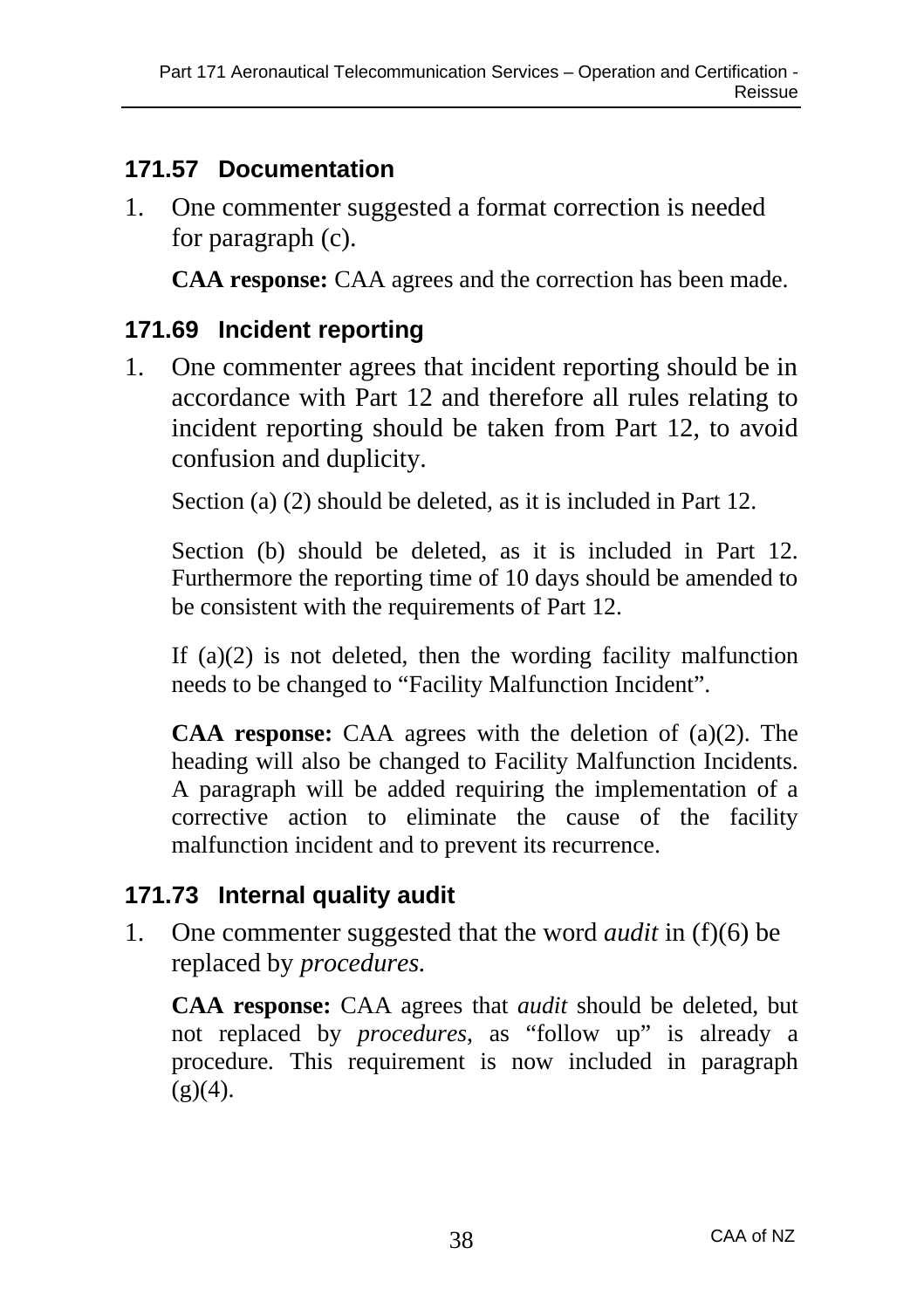## **171.75 Communication procedures**

1. One commenter suggested amending "Each Holder" to "Each applicant", to be consistent with subpart B requirements for certification.

**CAA response:** CAA agrees and the appropriate change has been made.

# **Civil Aviation Rules Part 12**

### **12.3 Definitions**

1. One commenter suggested deleting the definition "Telecommunication Hazard" as it is already covered by serious incident.

**CAA response:** CAA agrees and "Telecommunication Hazard" will be deleted. Also amended will be Facility malfunction incident to "Facility malfunction incident means an incident that involves an aeronautical telecommunications facility that—

(a) had been operating outside allowable tolerances; or

(b) had the potential to operate outside allowable tolerances; or

(c) appeared to have a recurring cause of malfunctions."

## **12.55 Notification of incident**

1. One commenter indicated that a minor typographical error requires correction, in 12.55(a).

### **CAA response:** Agrees.

2. One commenter stated that he agrees with the separation of the 171 requirement out of subsection (a) *but* suggested the deletion of Telecommunications Hazard under 12.55(b)(2) because it is covered by a serious incident if the failure is of a serious nature.